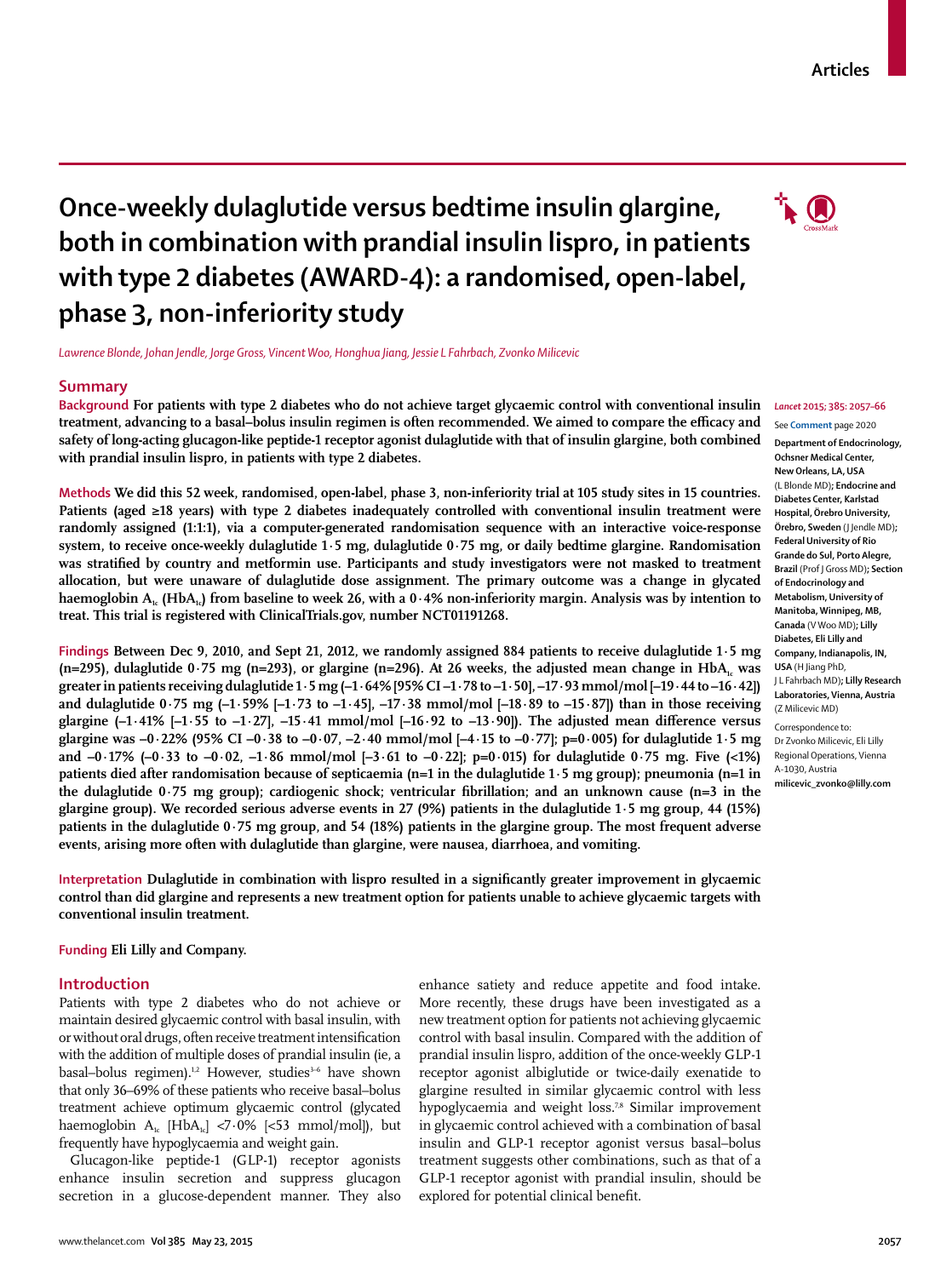Dulaglutide is a long-acting GLP-1 receptor agonist in development as a once-weekly subcutaneous injection for patients with type 2 diabetes. Clinical trials have shown that treatment with dulaglutide is associated with improvements in glycaemic control, weight reduction, and low risk of hypoglycaemia.<sup>9-13</sup> We did the AWARD-4 trial to assess the efficacy and safety of prandial insulin combined with dulaglutide as an alternative to basal–bolus treatment in patients with late-stage type 2 diabetes inadequately controlled with conventional insulin treatment.

#### **Methods**

#### **Study design and participants**

We did this 52 week, randomised, open-label, phase 3, non-inferiority trial at 105 sites in 15 countries in Argentina, Australia, Belgium, Brazil, Canada, Denmark, Greece, Hungary, Mexico, Poland, Russia, Spain, Sweden, Taiwan, and the USA. Eligible patients were aged 18 years or older and receiving one or two stable daily insulin doses (any combination of basal, basal with prandial, or premixed insulin, with or without oral antihyperglycaemia drugs). Enrolment criteria included HbA<sub>1c</sub> concentrations of 7⋅0% or more (≥53 mmol/mol) and 11∙0% or less (≤97 mmol/mol), and a body-mass index (BMI) of 23–45 kg/m² (appendix).

See **Online** for appendix

The protocol was approved at each site by an institutional review board and was done in accordance with the principles of the Declaration of Helsinki.<sup>14</sup> All patients provided written informed consent.

#### **Randomisation and masking**

Patients were randomly assigned (1:1:1), via a computergenerated randomisation sequence with an interactive voice-response system, to receive once-weekly dulaglutide 1∙5 mg, dulaglutide 0∙75 mg, or daily bedtime glargine. Randomisation was stratified by country and metformin use. Participants and study investigators were not masked to treatment allocation, but were unaware of dulaglutide dose assignment.

#### **Procedures**

Patients entered a 9 week lead-in period on their present insulin regimen. Metformin was allowed; other oral antihyperglycaemia drugs were discontinued. Patients receiving metformin were to have used 1500 mg per day or more by week 2 of the lead-in period. The metformin dose then remained stable for at least 6 weeks before randomisation and during the treatment period.

Patients assigned to glargine started the drug at 50% of the pre-randomisation dose of total daily insulin; the remaining 50% was applied to the initial lispro dose for all groups. Insulin dose was adjusted once or twice weekly. The glargine algorithm had a treat-to-target strategy, based on the median of the previous three fasting serum glucose values (appendix).<sup>15</sup> All groups also used a lispro dosing algorithm (appendix).<sup>16</sup> In the case of severe, persistent hyperglycaemia, patients discontinued study drug and new treatment was started (appendix).<sup>1,17</sup> These patients were allowed to remain in the study.

Independent committees adjudicated investigatorreported pancreatitis, adverse events of serious or severe abdominal pain without known cause, confirmed increases in concentrations of pancreatic enzymes (≥3 × upper limit of normal [ULN]), deaths, and prespecified non-fatal cardiovascular adverse events.

#### **Outcomes**

The primary efficacy outcome was change in  $HbA<sub>k</sub>$  from baseline to week 26. Secondary efficacy outcomes were the proportion of patients achieving HbA<sub>1c</sub> of less than 7∙0% (<53 mmol/mol) or of 6∙5% or less (≤48 mmol/mol), change in fasting serum glucose (measured at a central laboratory), self-monitored plasma glucose, bodyweight, BMI, insulin doses, composite endpoints, and patientreported outcomes. Composite endpoints assessed the proportion of patients achieving HbA<sub>1c</sub> less than 7⋅0% without documented symptomatic hypoglycaemia and, separately, without nocturnal or severe hypoglycaemia, alone or in combination with no weight gain. Patientreported outcomes included perceived health status, as measured by the EuroQoL-5 dimension questionnaire; ability to do physical activities of daily living; affect of weight on self-perception; and a self-reported questionnaire of low blood sugar. Safety outcomes were adverse events, hypoglycaemic episodes, laboratory measures, vital signs, electrocardiograph results, pancreatic events, and study drug and study discontinuations. We defined total hypoglycaemia as plasma glucose concentrations of 3∙9 mmol/L or less (or less than 3∙0 mmol/L), or symptoms or signs, or both, attributable to hypoglycaemia.18 Severe hypoglycaemia was determined by the investigator and defined as an episode requiring the assistance of another person to administer treatment.<sup>18</sup>

#### **Statistical analysis**

Assuming a zero difference in  $HbA_i$  reduction between dulaglutide 1∙5 mg and glargine, a sample size of 837 randomised patients (279 per group) with 248 completers per group (744 total) at 26 weeks would provide 90% power to show non-inferiority (0∙4% margin) of dulaglutide 1∙5 mg to glargine, with an SD of 1∙3%. Non-inferiority of dulaglutide versus glargine for the primary outcome of a reduction in  $HbA<sub>1c</sub>$  at 26 weeks would be claimed if the 95% upper confidence bound for the difference (dulaglutide  $1.5$  mg minus glargine) was less than the non-inferiority margin. All analyses were done based on the intention-to-treat population. For the primary objective, we used an ANCOVA model with the last post-baseline HbA<sub>1c</sub> observation carried forward method, with treatment, country, and metformin use as fixed effects and baseline  $HbA<sub>i</sub>$  as a covariate. We used the same model to assess non-inferiority and superiority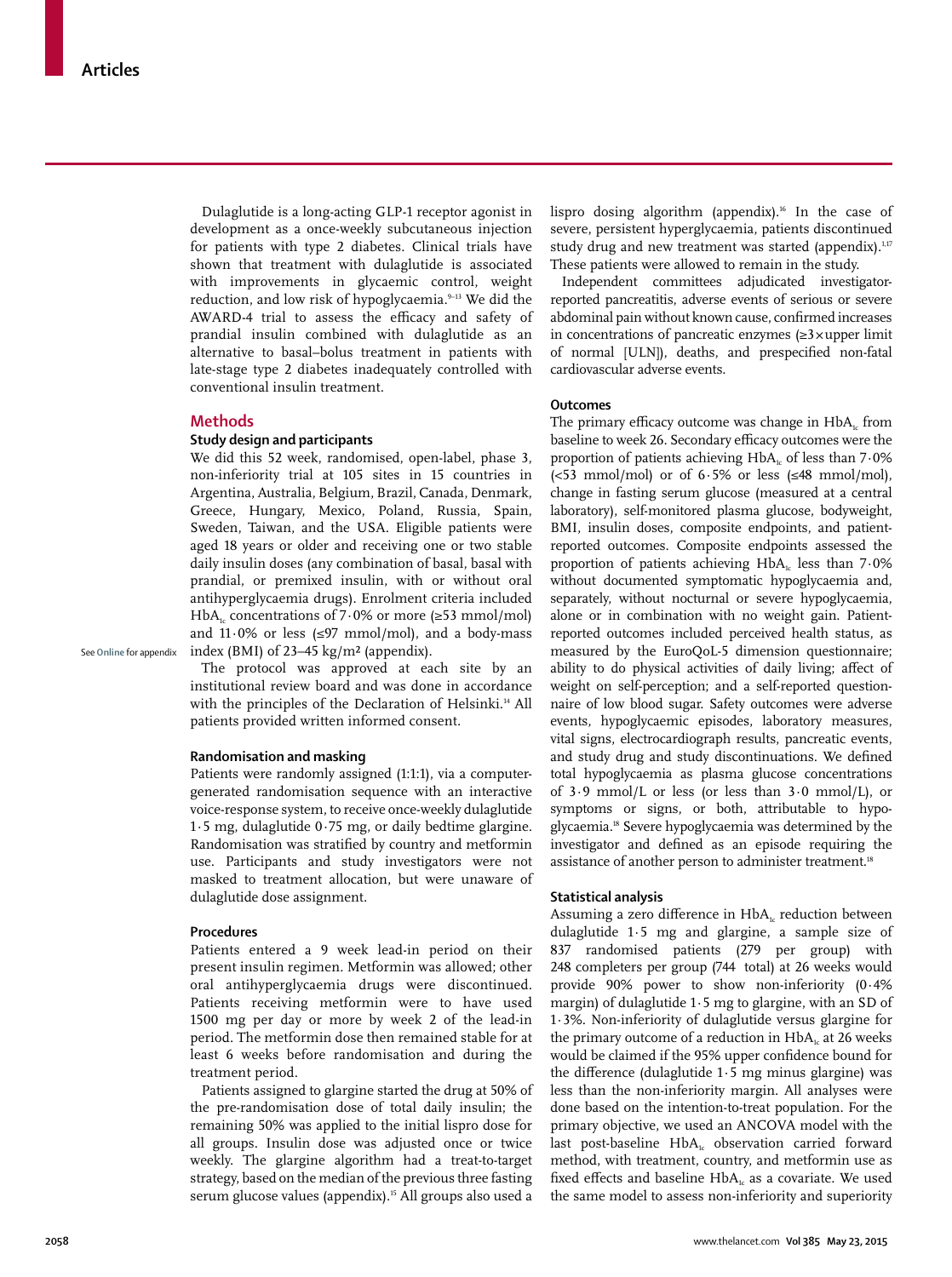of dulaglutide doses versus glargine, with a gatekeeping strategy to control family-wise type 1 error rate (appendix).19 Adjusted p values were computed with the direct-calculation algorithm.19 We used a similar analysis and gatekeeping strategy at 52 weeks. As a sensitivity analysis, we used a mixed-effects model repeatedmeasures (MMRM) approach, which included factors of treatment, country, metformin use, baseline  $HbA_{1c}$ , visit, and visit-by-treatment interaction in the model.

We used the MMRM approach for analyses of other continuous measures. We used the  $y^2$  test for categorical measures. We analysed bodyweight with ANCOVA and MMRM. Efficacy, bodyweight, and hypoglycaemia data obtained after patients stopped study drug but remained in the study were censored. We analysed the proportion of patients achieving HbA<sub>1c</sub> target (last observation carried forward) with a logistic regression model with factors of treatment, country, metformin use, and baseline HbA<sub>1c</sub>. We analysed hypoglycaemia rate with a generalised linear model with negative binomial distribution. We used the two-sided significance level of 0∙05 for secondary endpoints. Results for primary and secondary analyses were only noted as significant if this threshold was met. No inference was provided with respect to clinical significance for any between-group differences recorded in this trial because of a scarcity of generally accepted criteria for such judgment. This study is registered with ClinicalTrials.gov, NCT01191268.

#### **Role of the funding source**

The funders of the study had direct oversight or participation in every stage of the study, including pharmacovigilance, study design, data collection, data analysis, data interpretation, and writing of the report. All authors had full access to all the primary data in the study and shared final responsibility for the decision to submit for publication.

#### **Results**

Figure 1 shows the trial profile. Between Dec 9, 2010, and Sept 21, 2012, we randomly assigned 884 patients to receive dulaglutide 1∙5 mg (n=295), dulaglutide 0∙75 mg (n=293), or glargine (n=296), of whom 682 (77%) patients completed treatment up to week 52 (figure 1). Baseline characteristics were similar between groups (table 1). Overall, 676 (76%) patients took metformin, with similar proportions between groups.

At 26 weeks, the adjusted mean change from baseline in HbA<sub>1c</sub> was greater with dulaglutide 1⋅5 mg (-1⋅64%) [95% CI –1∙78 to –1∙50], –17∙93 mmol/mol [–19∙44 to –16∙42]) and dulaglutide 0∙75 mg (–1∙59% [–1∙73 to –1∙45], –17∙38 mmol/mol [–18∙89 to –15∙87]) than with glargine (–1∙41% [–1∙55 to –1∙27],  $-15·41$  mmol/mol  $[-16·92$  to  $-13·90$ ; figure 2). The adjusted mean difference versus glargine was –0∙22% (95% CI –0∙38 to –0∙07, –2∙40 mmol/ml [–4∙15 to –0∙77]; p=0·005) for dulaglutide 1∙5 mg and –0∙17%



#### *Figure 1:* **Trial profi le**

One patient in the dulaglutide 1·5 mg group and another in the dulaglutide 0·75 mg group died after treatment discontinuation, but while still in the study not taking the study drug. \*19 screened patients at one site, eight of whom were randomised, were excluded from analysis because of Good Clinical Practice compliance issues. †Discontinuation of study treatment from week 0 to week 52. One patient in the dulaglutide 1·5 mg group, four patients in the dulaglutide 0·75 mg, and two patients in the glargine group discontinued treatment because of severe, persistent hyperglycaemia (prespecified criteria).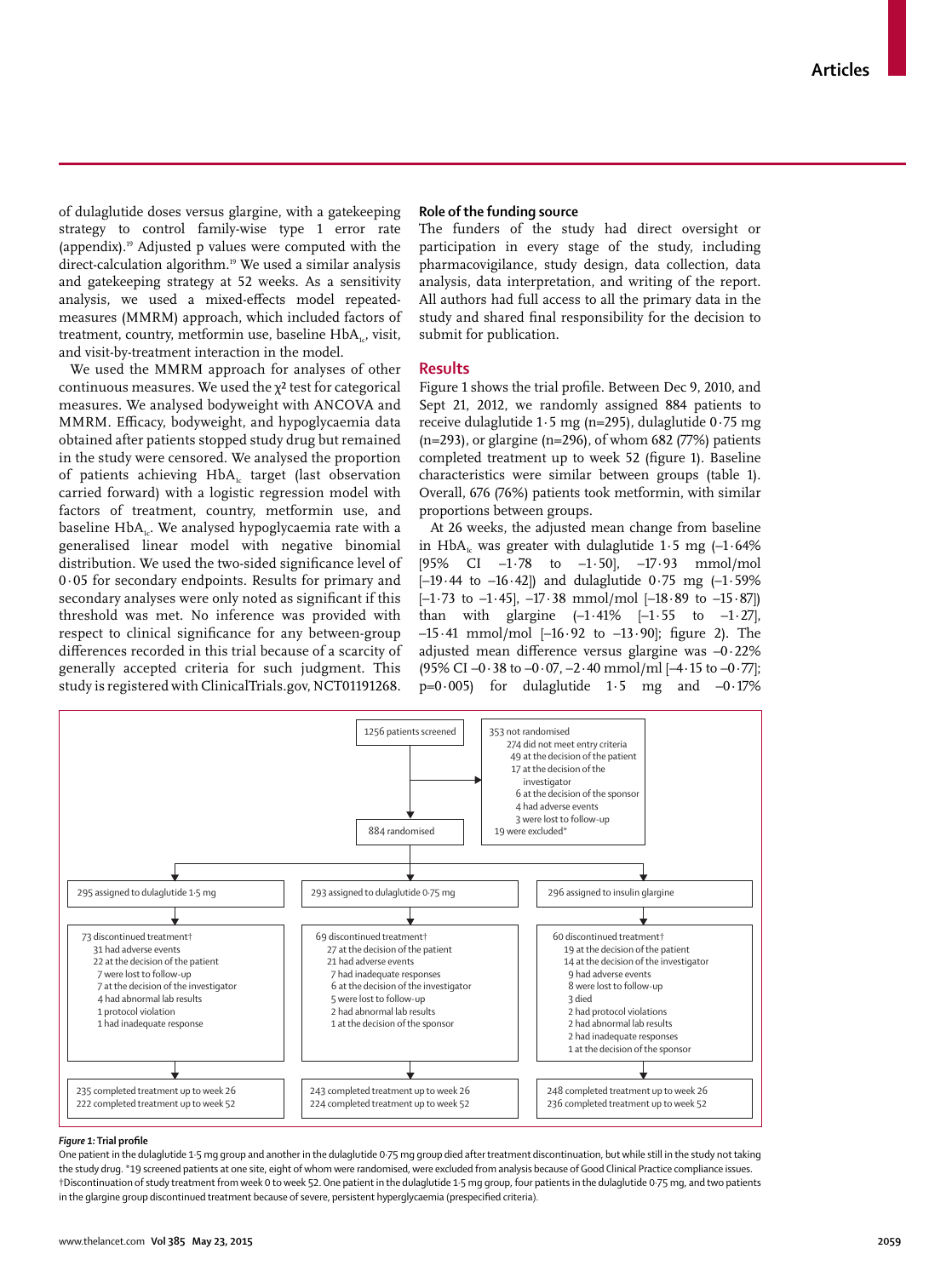(–0∙33 to –0∙02, –1∙86 mmol/mol [–3∙61 to –0∙22]; p=0⋅015) for dulaglutide 0⋅75 mg at 26 weeks (figure 2). At 52 weeks, changes in  $HbA<sub>i</sub>$  from baseline were greater with dulaglutide 1∙5 mg (–1∙48% [95% CI –1∙64 to –1∙32], –16∙18 mmol/mol [–17∙89 to –14∙47]) and dulaglutide 0∙75 mg (–1∙42% [–1∙58 to –1∙26], –15∙52 mmol/mol [–17∙23 to –13∙81]) than with glargine (–1∙23% [–1∙39 to –1∙07], –13∙45 mmol/mol [–15∙16 to –11∙74]; figure 2). The adjusted mean difference versus glargine was –0∙25% (95% CI –0∙42 to –0∙07, –2∙73 mmol/mol [–4∙59 to –0∙77]; p=0∙005) for dulaglutide 1∙5 mg

|                                              | Dulaglutide 1.5 mg<br>group (n=295) | Dulaglutide 0.75 mg<br>$qroup(n=293)$ | Glargine group<br>$(n=296)$ |
|----------------------------------------------|-------------------------------------|---------------------------------------|-----------------------------|
| Sex                                          |                                     |                                       |                             |
| Male                                         | 160 (54%)                           | 148 (50%)                             | 165 (56%)                   |
| Female                                       | 135 (46%)                           | 145 (50%)                             | 131 (44%)                   |
| Age (years)                                  | 58.9(9.6)                           | 59.3(9.0)                             | 59.9 (9.1)                  |
| Age group (years)                            |                                     |                                       |                             |
| $5 - 65$                                     | 218 (74%)                           | 217 (74%)                             | 206 (70%)                   |
| $\ge 65$                                     | 77 (26%)                            | 76 (26%)                              | 90 (30%)                    |
| Race                                         |                                     |                                       |                             |
| American Indian or Alaska Native             | 16 (5%)                             | 13 (4%)                               | 17 (6%)                     |
| Asian                                        | 9(3%)                               | 12 (4%)                               | 14 (5%)                     |
| Black or African American                    | 32 (11%)                            | 27 (9%)                               | 26 (9%)                     |
| Multiple                                     | 7(2%)                               | 6(2%)                                 | 7(2%)                       |
| Native Hawaiian or other Pacific<br>Islander | $\mathbf 0$                         | 0                                     | $1(-1%)$                    |
| White                                        | 231 (78%)                           | 235 (80%)                             | 231 (78%)                   |
| Ethnic origin                                |                                     |                                       |                             |
| Hispanic or Latino                           | 102 (35%)                           | 101 (34%)                             | 100 (34%)                   |
| Diabetes characteristics                     |                                     |                                       |                             |
| Disease duration (years)                     | 12.8(7.2)                           | 12.4(6.9)                             | 13.0(6.8)                   |
| $HbA_{1c}$ (%)                               | 8.46(1.08)                          | 8.40(1.03)                            | 8.53(1.03)                  |
| $HbA_{1c}$ (mmol/mol)                        | 68.95(11.8)                         | 68.30(11.3)                           | 69.72 (11.3)                |
| Weight (kg)                                  | 91.0(18.2)                          | 91.7(18.0)                            | 90.8(18.9)                  |
| $BMl$ (kg/m <sup>2</sup> )                   | 32.0(5.1)                           | 33.1(5.2)                             | 32.4(5.3)                   |
| Sitting systolic BP (mm Hq)                  | 133.3(16.6)                         | 134.0(15.9)                           | 133.3 (17.0)                |
| Sitting diastolic BP (mm Hg)                 | 77.3(9.7)                           | 77.6(9.0)                             | 77.2(10.4)                  |
| Antihyperglycaemic drugs*                    |                                     |                                       |                             |
| Insulin regimen                              |                                     |                                       |                             |
| <b>Basal only</b>                            | 182 (62%)                           | 181 (62%)                             | 181 (61%)                   |
| Basal and prandial                           | 113 (38%)                           | 112 (38%)                             | 115 (39%)                   |
| Total daily insulin dose (IU) <sup>+</sup>   | 55.20(32.2)                         | 59.11 (38.1)                          | 53.93 (30.7)                |
| Oral drugs                                   | 236 (80%)                           | 237 (81%)                             | 234 (79%)                   |
| Alpha-glucosidase inhibitors                 | $1(-1%)$                            | 2(1%)                                 | 5(2%)                       |
| <b>Biquanides</b>                            | 216 (73%)                           | 212 (72%)                             | 214 (72%)                   |
| DPP-IV inhibitors                            | 10 (3%)                             | 16 (5%)                               | 17 (6%)                     |
| Glinides                                     | 3(1%)                               | $1(-1%)$                              | 4(1%)                       |
| Sulfonylureas                                | 80 (27%)                            | 92 (31%)                              | 87 (29%)                    |
| Thiazolidinediones                           | 16 (5%)                             | 14 (5%)                               | 17 (6%)                     |

Data are n (%) or mean (SD), unless otherwise indicated. HbA<sub>1c</sub>=glycated haemoglobin A<sub>1c</sub>. BMI=body-mass index. BP=blood pressure. DPP-IV=dipeptidyl peptidase-IV inhibitor. \*Treatments used at time of study entry (screening). †At end of the stabilisation period.

*Table 1:* **Baseline characteristics**

and –0∙19% (–0∙37 to –0∙02, –2∙08 mmol/mol [–4⋅04 to –0⋅22]; p=0⋅014; figure 2).

At 26 weeks, the proportion of patients achieving an HbA1c target of less than 7∙0% (<53 mmol/mol) was significantly greater in both the dulaglutide 1⋅5 mg and 0·75 mg groups versus glargine (p=0∙014 and p=0∙010, respectively; figure 2). Compared with glargine, a significantly greater proportion of patients in the dulaglutide 1∙5 mg group (p=0∙027) also achieved an HbA1c target of 6∙5% or less (≤48 mmol/mol) at 26 weeks (figure 2). At 52 weeks, a significantly greater proportion of patients in the dulaglutide 1∙5 mg group achieved HbA1c less than 7∙0% (<53 mmol/mol) versus glargine (p=0⋅0499; figure 2). The proportion of patients achieving HbA<sub>1c</sub> of 6∙5% or less at week 52 did not differ significantly between the dulaglutide 1∙5 mg and 0∙75 mg groups and the glargine group (p= $0$ ⋅27 and p= $0$ ⋅62, respectively; figure 2). For the composite endpoints assessing the proportion of patients achieving HbA<sub>1c</sub> less than 7⋅0% without documented symptomatic hypoglycaemia and, separately, without nocturnal or severe hypoglycaemia, alone or in combination with no weight gain, significantly more patients met the criteria in the dulalgutide 1∙5 mg group than the glargine group at both weeks 26 and 52 (all p<0∙05; appendix).

The reductions in adjusted mean fasting serum glucose from baseline to week 26 were significantly greater with glargine (–1∙58 mmol/L [95% CI –1∙97 to –1∙19]) than with dulaglutide 1∙5 mg (–0∙27 mmol/L [–0∙66 to 0∙12]; p<0·0001) or dulaglutide 0∙75 mg (0∙22 mmol/L [–0∙17 to 0∙61]; p<0∙0001); results were similar at week 52 (both  $p < 0.0001$ ; figure 2).

The self-monitored plasma glucose values (8-point daily profile) at 26 weeks decreased at each timepoint compared with baseline in all groups (figure 2, appendix). Reductions in plasma glucose were significantly greater with glargine than with both dulaglutide doses at 0300 h (5 h after bedtime) and before breakfast, and than dulaglutide 0∙75 mg 2 h after the morning meal (all p<0∙020; appendix). Decreases in plasma glucose were significantly greater with dulaglutide doses than with glargine at the 2 h post-midday meal, pre-evening meal (except for dulaglutide 0∙75 mg *vs* glargine), 2 h post-evening meal, and at bedtime (all p<0∙050). The reductions in the mean of all fasting and pre-meal plasma glucose were significantly greater with glargine, whereas the decrease in the mean of all postprandial glucose values was significantly greater with dulaglutide 1⋅5 mg (figure 2). The decrease in mean nocturnal plasma glucose was significantly greater with glargine than with the dulaglutide 1∙5 mg or 0·75 mg doses; daytime mean reductions were similar between groups (appendix). Results were similar at 52 weeks (appendix). At weeks 26 and 52, the mean dose of total daily insulin was roughly 30% lower in patients receiving dulaglutide than in those receiving glargine (table 2). The mean daily lispro dose was roughly 30% lower in patients in the glargine group (table 2).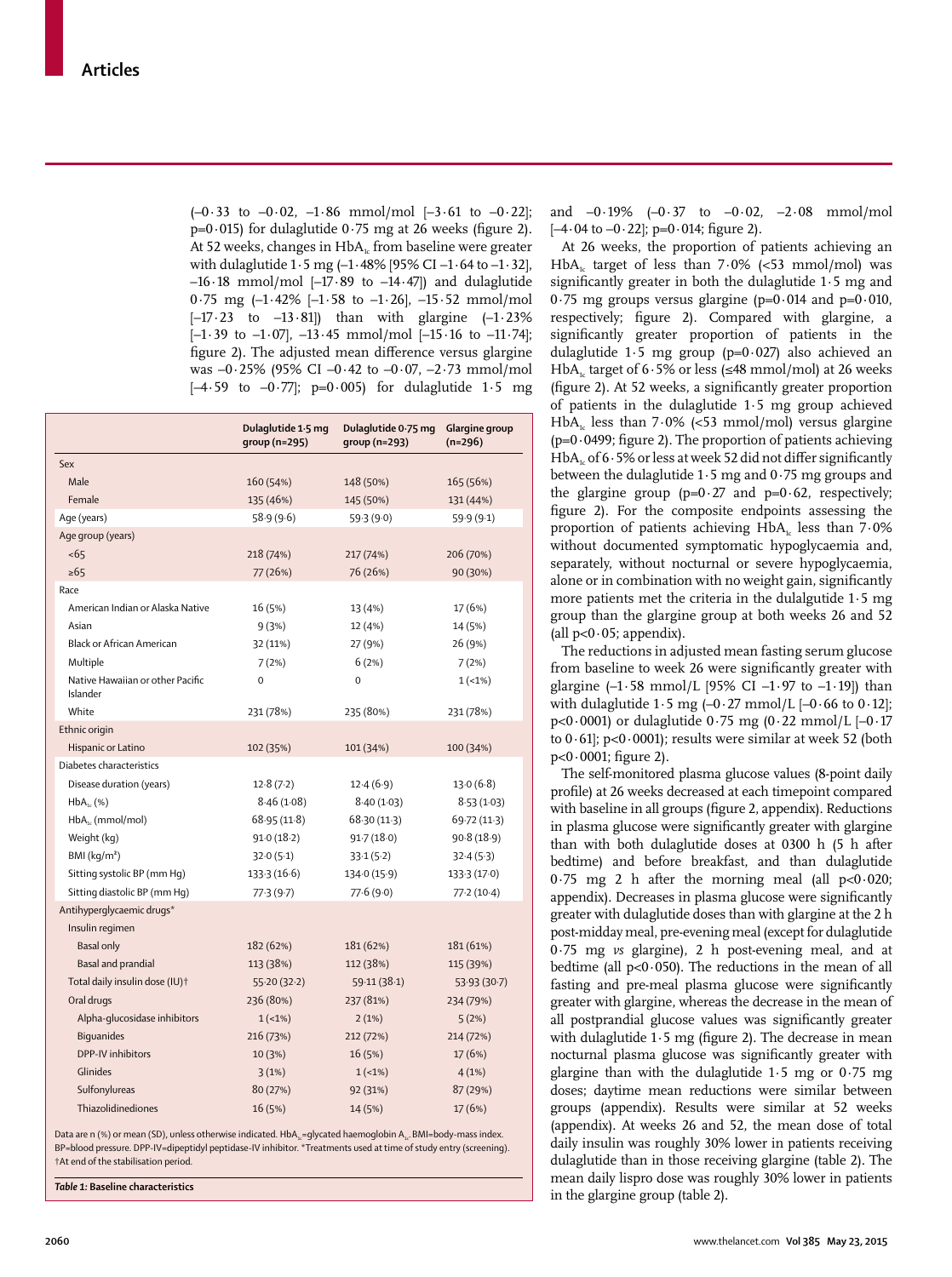**Articles**



#### *Figure 2***: Effi cacy variables**

(A) Least-squares mean change in HbA<sub>1c</sub> from baseline to weeks 26 and 52 weeks and (B) over time. (C) Proportion of patients achieving HbA<sub>1c</sub> targets; values above the bars are n (%). (D) Least-squares mean change in FSG from baseline. (E) Baseline and 26 week 8-point SMPG profiles. (F) Change in weight over time. Error bars show 95% CIs. HbA<sub>1c</sub>=glycated haemoglobin A<sub>1c</sub>. FSG=fasting serum glucose. SMPG=self-monitored plasma glucose.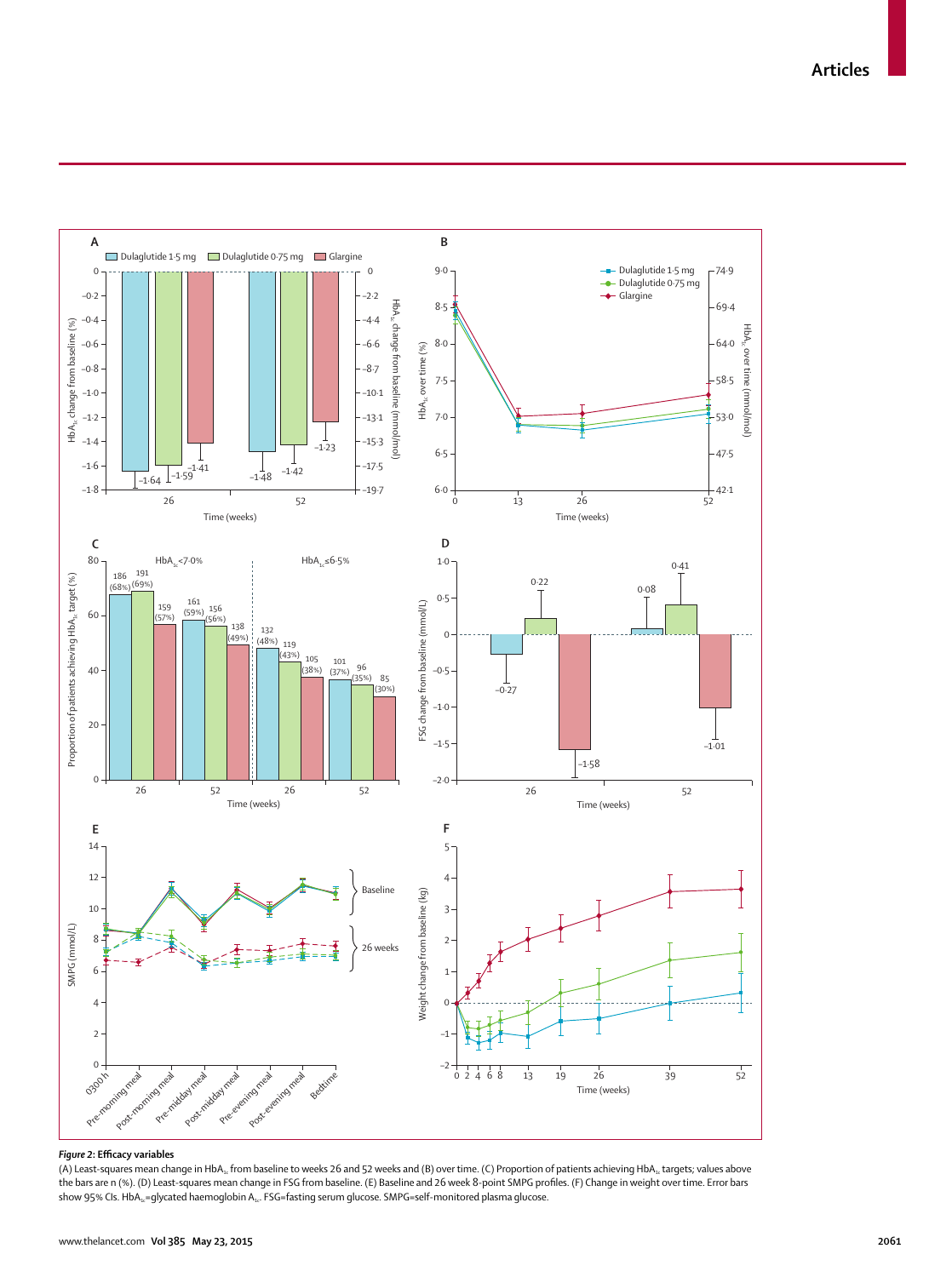|                     | N   |                                                                                                    |                            |           |                             |
|---------------------|-----|----------------------------------------------------------------------------------------------------|----------------------------|-----------|-----------------------------|
|                     |     | Total daily glargine                                                                               | Total daily lispro         | p value   | <b>Total daily combined</b> |
| <b>Units</b>        |     |                                                                                                    |                            |           |                             |
| Week 26             |     |                                                                                                    |                            |           |                             |
| Dulaglutide 1.5 mg  | 244 |                                                                                                    | 93.24 (83.45-103.03; 100%) | < 0.0001  | 93.24 (83.45-103.03)        |
| Dulaglutide 0.75 mg | 251 |                                                                                                    | 96.69 (89.00-104.38; 100%) | < 0.0001  | 96.69 (89.00-104.38)        |
| Glargine            | 254 | 64.48 (59.53-69.43; 49.8%)                                                                         | 67.79 (62.31-73.27; 50.4%) |           | 132.00 (122.28-141.72)      |
| Week 52             |     |                                                                                                    |                            |           |                             |
| Dulaglutide 1.5 mg  | 224 |                                                                                                    | 88.15 (79.91-96.39; 100%)  | 0.0006    | 88-15 (79-91-96-39)         |
| Dulaglutide 0.75 mg | 227 |                                                                                                    | 95.00 (86.20-103.80; 100%) | < 0.0001  | 95.00 (86.20-103.80)        |
| Glargine            | 238 | 64.07 (59.17-68.97; 50.0%)                                                                         | 69.12 (62.89-75.35; 50.0%) |           | 133-19 (122-93-143-45)      |
| Units per kg        |     |                                                                                                    |                            |           |                             |
| Week 26             |     |                                                                                                    |                            |           |                             |
| Dulaglutide 1.5 mg  | 244 |                                                                                                    | 0.99 (0.90-1.08; 100%)     | < 0.0001  | $0.99(0.90 - 1.08)$         |
| Dulaglutide 0.75 mg | 251 | $\ldots$                                                                                           | 1.03 (0.96-1.10; 100%)     | < 0.0001  | $1.03(0.96 - 1.10)$         |
| Glargine            | 254 | $0.68(0.63 - 0.73; 49.8%)$                                                                         | 0.72 (0.67-0.77; 50.4%)    |           | $1.39(1.30 - 1.48)$         |
| Week 52             |     |                                                                                                    |                            |           |                             |
| Dulaglutide 1.5 mg  | 224 |                                                                                                    | 0.93 (0.86-1.00; 100%)     | < 0.0001  | $0.93(0.86 - 1.00)$         |
| Dulaglutide 0.75 mg | 227 | $\ldots$                                                                                           | 0.99 (0.92-1.06; 100%)     | < 0.0001  | $0.99(0.92 - 1.06)$         |
| Glargine            | 238 | $0.68(0.63 - 0.73; 50.1\%)$                                                                        | 0.73 (0.67-0.79; 49.9%)    | $\ddotsc$ | $1.41(1.31 - 1.51)$         |
|                     |     |                                                                                                    |                            |           |                             |
|                     |     | Data are mean (95% CI; total daily insulin dose [%]) or mean (95% CI), unless otherwise indicated. |                            |           |                             |

*Table 2:* **Daily insulin dose from baseline to 52 weeks** 

The adjusted mean changes in bodyweight at 26 weeks were –0∙87 kg (95% CI –1∙40 to –0∙34) in the dulaglutide 1∙5 mg group, 0∙18 kg (–0∙35 to 0∙71) in the dulaglutide 0∙75 mg group, and 2∙33 kg (1∙80–2∙86) in the glargine group (figure 2). The differences between the dulaglutide and glargine groups were significant (all p<0⋅0001) and similar differences were noted at 52 weeks (figure 2). Between-group differences for change in BMI were consistent with weight findings (data not shown). The increases in HDL cholesterol were significantly greater in the dulaglutide  $1.5 \text{ mg}$  (p=0.0002) and 0.75 mg groups (p<0·0001) versus glargine at 52 weeks (appendix). Changes in other lipid analytes did not differ significantly between groups (appendix).

The results of patient-reported outcomes showed that perceived health status and ability to do physical activities of daily living decreased despite reductions in  $HbA<sub>i</sub>$  in all treatment groups (data not shown). In the dulaglutide 1∙5 mg group, patients reported an improvement in effect of weight on self-perception compared with patients in the glargine group (data not shown). No other between-group differences were noted for patient-reported outcomes (data not shown).

Five (<1%) patients died after randomisation because of septicaemia (n=1 in the dulaglutide 1∙5 mg group); pneumonia (n=1 in the dulaglutide 0∙75 mg group); cardiogenic shock; ventricular fibrillation; and an unknown cause (n=3 in the glargine group; table 3). The incidence of serious adverse events was significantly lower in the dulaglutide 1∙5 mg group than in the glargine group and similar in the dulaglutide 0∙75 mg group (table 3). Compared with glargine, the incidence of adverse events was significantly higher with dulaglutide 0∙75 mg and similar with dulaglutide 1∙5 mg (table 3). The most frequent adverse events, arising significantly more often with dulaglutide than glargine, were nausea, diarrhoea, and vomiting (table 3). Gastrointestinal events were mostly mild to moderate and most resolved within the first 4–6 weeks. The number of patients who discontinued the study because of an adverse event or death was 21 (7%) in the dulaglutide 1∙5 mg group, 14 (5%) in the dulaglutide 0∙75 mg group, and 11 (4%) in the glargine group (table 3). Nausea was the most common adverse event leading to discontinuation, affecting ten patients  $(n=5$  in each dulaglutide group).

Incidence of total hypoglycaemia was similar in the three groups; the rate of total hypoglycaemia was significantly lower with dulaglutide 1⋅5 mg versus glargine at both weeks 26 (p<0∙0001) and 52 (p=0∙0008; appendix). Incidence and rate of nocturnal hypoglycaemia were also significantly lower with dulaglutide versus glargine at weeks 26 (all p<0∙0001, except dulaglutide 0∙75 mg [p=0∙0004]) and 52 (all p<0∙0001, except dulaglutide 0∙75 mg [p=0∙0007]; appendix). Overall, 48 severe hypoglycaemia events were reported, with 11 events in ten patients in the dulaglutide 1∙5 mg group, 15 events in seven patients in the dulaglutide 0∙75 mg group, and 22 events in 15 patients in the glargine group.

Treatment with dulaglutide 1∙5 mg was associated with a decrease in systolic blood pressure compared with an increase in systolic blood pressure with glargine (adjusted mean difference of roughly 2-3 mm Hg; table 3). The differences were significant at each visit (all p<0⋅05), except 52 weeks. Changes in diastolic blood pressure did not differ significantly between groups (table 3). Both dulaglutide doses significantly increased heart rate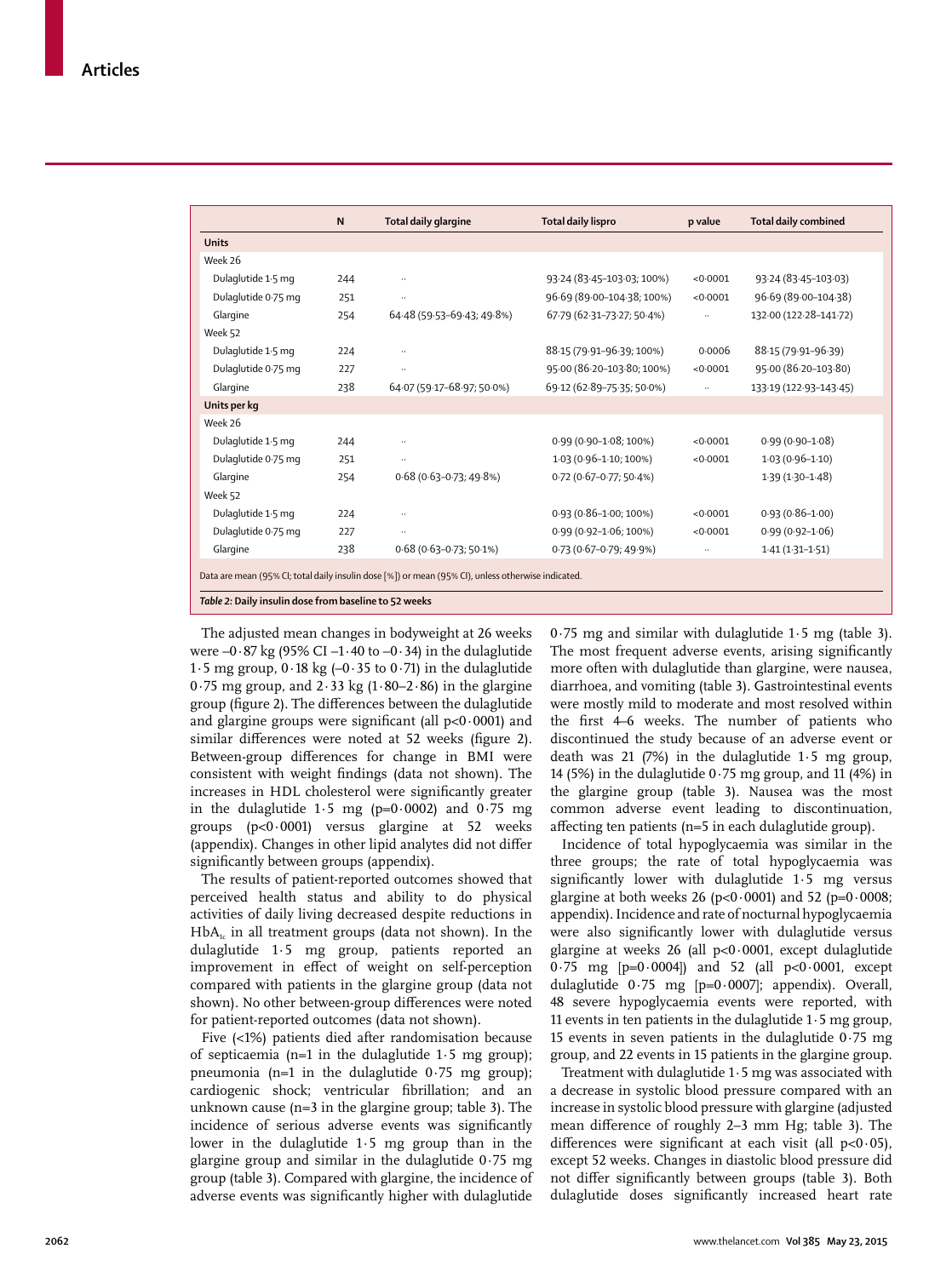|                                                                                       | Dulaglutide 1.5 mg            | p value   | Dulaglutide 0.75 mg  | p value     | Glargine group (n=296) |
|---------------------------------------------------------------------------------------|-------------------------------|-----------|----------------------|-------------|------------------------|
| Death                                                                                 | group (n=295)                 | $\ddots$  | group (n=293)        |             |                        |
| Serious adverse events*                                                               | $1(-1%)$                      | 0.0013    | $1(-1%)$             |             | 3(1%)                  |
|                                                                                       | 27 (9%)                       |           | 44 (15%)             | 0.29        | 54 (18%)               |
| Hypoglycaemia <sup>+</sup>                                                            | 10 (3%)                       | 0.31      | 8(3%)                | 0.14        | 15(5.1%)               |
| Pneumonia                                                                             | $1(-1%)$                      | $1-0$     | 4(1%)                | 0.21        | $1(-1%)$               |
| Angina pectoris                                                                       | $1(-1%)$                      | 0.62      | $\mathbf 0$          | 0.25        | 3(1%)                  |
| Cellulitis                                                                            | $\mathbf 0$                   | 0.50      | 2(1%)                | $1-0$       | 2(1%)                  |
| Coronary artery disease                                                               | $1(-1%)$                      | 0.62      | $\mathbf 0$          | 0.25        | 3(1%)                  |
| Treatment-emergent adverse events (patients with 217 (74%)<br>$\geq$ 1 event)         |                               | 0.29      | 230 (78%)            | $p = 0.014$ | 206 (70%)              |
| Treatment-emergent adverse events (reported by<br>$\geq$ 5% of patients in any group) |                               |           |                      |             |                        |
| Gastrointestinal events                                                               |                               |           |                      |             |                        |
| Nausea                                                                                | 76 (26%)                      | < 0.0001  | 52 (18%)             | < 0.0001    | 10 (3%)                |
| Diarrhoea                                                                             | 49 (17%)                      | < 0.0001  | 46 (16%)             | 0.0002      | 18 (6%)                |
| Vomiting                                                                              | 36 (12%)                      | < 0.0001  | 31 (11%)             | < 0.0001    | 5(2%)                  |
| Dyspepsia                                                                             | 27 (9%)                       | < 0.0001  | 10 (3%)              | 0.006       | $1(-1%)$               |
| Infections and infestations                                                           |                               |           |                      |             |                        |
| Nasopharyngitis                                                                       | 20 (7%)                       | 0.084     | 32 (11%)             | 0.97        | 32 (11%)               |
| Influenza                                                                             | 15 (5%)                       | 0.69      | 19 (6%)              | 0.26        | 13 (4%)                |
| Urinary tract infection                                                               | 10 (3%)                       | 0.31      | 17 (6%)              | 0.69        | 15 (5%)                |
| <b>Bronchitis</b>                                                                     | 8(3%)                         | 0.067     | 12 (4%)              | 0.36        | 17 (6%)                |
| Other adverse events                                                                  |                               |           |                      |             |                        |
| Headache                                                                              | 17 (6%)                       | 0.62      | 26 (9%)              | 0.34        | 20 (7%)                |
| Decreased appetite                                                                    | 27 (9%)                       | < 0.0001  | 18 (6%)              | < 0.0001    | $\mathbf 0$            |
| Arthralgia                                                                            | 8(3%)                         | 0.14      | 13 (4%)              | 0.72        | 15 (5%)                |
| Hypoglycaemia                                                                         | 10 (3%)                       | 0.31      | 8(3%)                | 0.14        | 15 (5%)                |
| Oedema peripheral                                                                     | 7(2%)                         | 0.62      | 15 (5%)              | 0.20        | 9(3%)                  |
| Adverse events of special interest‡                                                   |                               |           |                      |             |                        |
| Adjudicated cardiovascular events                                                     | 5(2%)                         | <b>NA</b> | 6(2%)                | <b>NA</b>   | 12 (4%)                |
| Hypersensitivity events                                                               | $1(-1%)$                      | <b>NA</b> | 5(2%)                | <b>NA</b>   | $1(-1%)$               |
| Injection-site reaction                                                               | $1(-1%)$                      | <b>NA</b> | 4(1%)                | <b>NA</b>   | $\overline{0}$         |
| Discontinuation of study treatment because of<br>death or adverse events‡             | 31 (11%)                      | NA        | 22 (8%)              | <b>NA</b>   | 12 (4%)                |
| Discontinuation of study because of death or<br>adverse events‡                       | 21(7%)                        | <b>NA</b> | 14 (5%)              | <b>NA</b>   | 11 (4%)                |
| Mean change (95% CI) from baseline in vital<br>signs                                  |                               |           |                      |             |                        |
| Systolic BP (mm Hq)                                                                   | $-0.26$ ( $-2.10$ to $1.58$ ) | 0.066     | 1.04 (-0.78 to 2.86) | 0.44        | 1.98 (0.18 to 3.78)    |
| Diastolic BP (mm Hq)                                                                  | -0.01 (-1.13 to 1.11)         | 0.65      | 0.15 (-0.97 to 1.27) | 0.50        | -0·34 (-1·44 to 0·76)  |
| Heart rate (beats per min)                                                            | 2.38 (1.26 to 3.50)           | 0.047     | 2.27 (1.15 to 3.39)  | 0.066       | 0.93 (-0.19 to 2.05)   |
| Treatment-emergent dulaglutide antidrug<br>antibodies (both groups combined) §        |                               |           |                      |             |                        |
| Dulaglutide antidrug antibodies                                                       |                               | 9(2%)     |                      |             |                        |
| Neutralising dulaglutide                                                              |                               | 6(1%)     |                      |             |                        |
| Cross-reactive native-sequence GLP-1                                                  |                               | 4(1%)     |                      |             |                        |
| Neutralising native-sequence GLP-1                                                    | $\ldots$                      | $1(-1%)$  |                      |             | $\ddotsc$              |

Data are n (%), unless otherwise indicated. p values are for dulaglutide vs insulin glargine. Hypersensitivity events were assessed with specific standardised MedDRA queries (anaphylactic reaction, angioedema, or severe cutaneous adverse reaction narrow terms). Injection-site reaction was based on a Lilly search category that included specifi c MedDRA Preferred Terms subsidiary to the MedDRA HLT for injection-site reaction. NA=not applicable. BP=blood pressure. GLP-1=glucagon-like peptide-1. \*Reported by at least 0·5% patients across all treatment groups. †The study protocol required that severe hypoglycaemia be reported as a serious adverse event; this requirement might have aff ected the incidence of these categories of reported events. ‡These outcomes were summarised only, no statistical comparisons were done. §Results for both dulaglutide groups combined for all post-baseline observations including follow-up. The appendix shows pancreatic enzyme data.

*Table 3:* **Adverse events, changes from baseline in vital signs, and treatment-emergent dulaglutide antidrug antibodies from baseline to 52 weeks**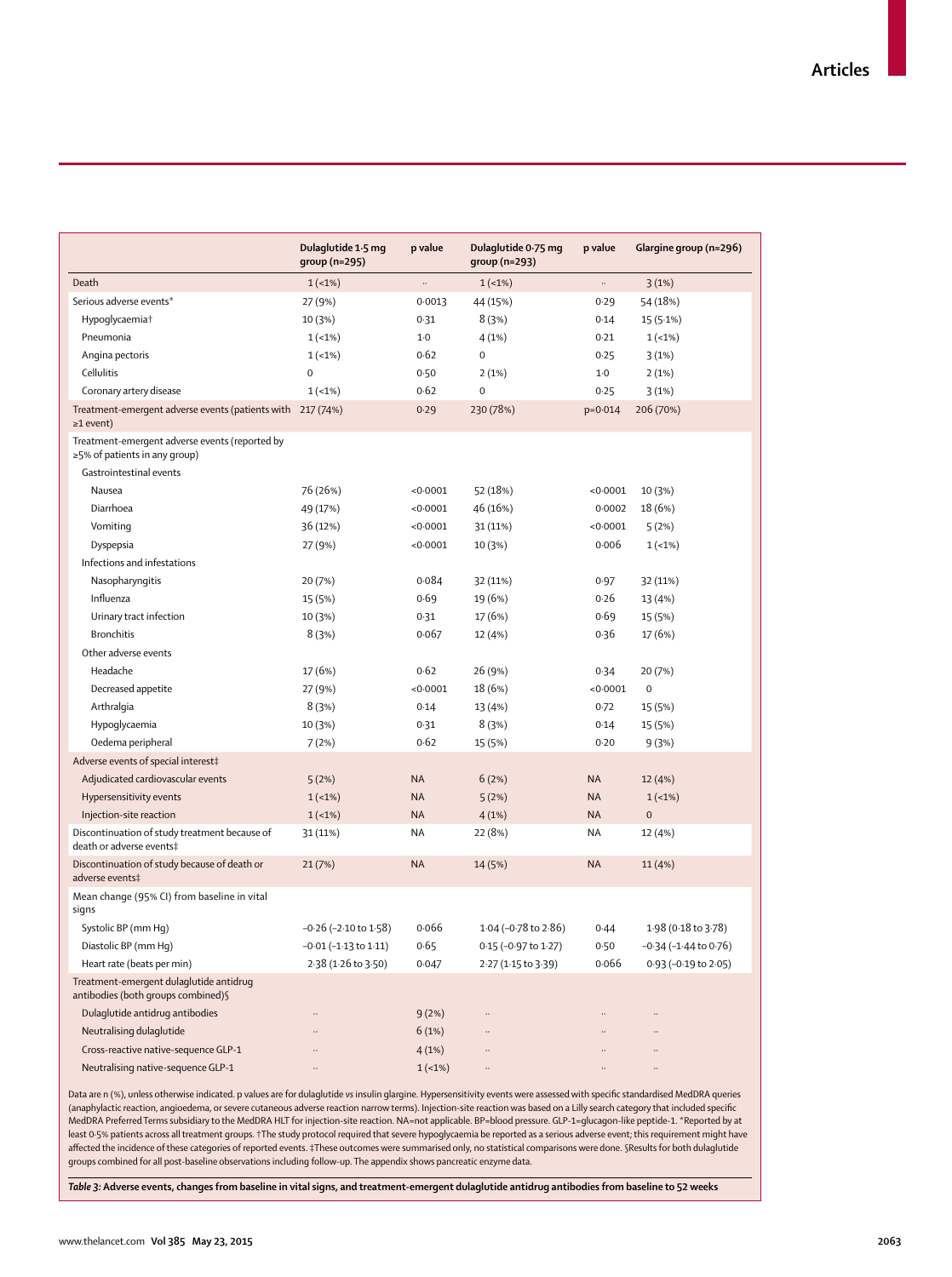(adjusted mean difference 1⋅5–3⋅0 beats per min) versus glargine (table 3). 23 (3%) patients had at least one cardiovascular event confirmed by adjudication (table 3). There were two fatal cardiovascular events, both in the glargine group.

Median increases in pancreatic enzymes were significantly greater in patients in the dulaglutide groups than in those in the glargine group (appendix). The incidence of clinically relevant increases in lipase (≥3×ULN) was numerically higher with dulaglutide 1.5 mg (n=8) and  $0.75$  mg (n=5) than with glargine (n=3). Incidence of values of 3×ULN or more for total or pancreatic amylase did not differ significantly between groups. No events of adjudicated pancreatitis or pancreatic cancer were noted. Changes in calcitonin concentrations did not differ significantly between groups during the treatment period (appendix), with no malignant thyroid neoplasms reported. Dulaglutide antidrug antibodies were reported in nine (2%) patients receiving dulaglutide (table 3). We recorded seven systemic hypersensitivity adverse events (table 3), none of which was classified as severe: urticaria (n=1 in the dulaglutide 1∙5 mg group, n=2 in the dulaglutide 0∙75 mg group, n=1 in the glargine group), and unspecified hypersensitivity  $(n=3$  in the dulaglutide 0∙75 mg group). Five (1%) patients reported injection-site reactions (table 3). No patient with dulaglutide antidrug antibodies reported hypersensitivity events.

#### **Discussion**

Treatment with dulaglutide 1∙5 mg resulted in significantly greater reductions in  $HbA<sub>1c</sub>$  than did treatment with glargine after 26 weeks. Despite this difference in  $HbA<sub>i</sub>$  reduction, mean weight decreased by roughly 0∙9 kg with dulaglutide 1∙5 mg versus a 2∙3 kg gain with glargine, and risk of hypoglycaemia was significantly lower with dulaglutide 1∙5 mg. We recorded similar results at 52 weeks. The effect of dulaglutide 0∙75 mg on HbA<sub>1</sub> was likewise significantly greater than with glargine, with less weight gain, but risk of hypoglycaemia did not differ between patients in these groups.

Our results clearly show a clinically relevant glucoselowering effect with all studied treatments. Both dulaglutide doses had a significantly greater effect than glargine on  $HbA<sub>1c</sub>$  (at both 26 and 52 weeks), with a higher proportion of patients in the dulaglutide 1∙5 mg group achieving HbA<sub>1c</sub> less than 7⋅0% (<53 mmol/mol). In the HARMONY-6 trial<sup>7</sup> in which a glargine-albiglutide combination was compared with a glargine–lispro regimen, glucose-lowering effects were similar between treatments, despite a fairly modest reduction in HbA<sub>1c</sub> in the basal–bolus group (–0∙66%), potentially related to the insufficient dose of total daily insulin (about 80 units). The outcome of the 4B trial,<sup>8</sup> which compared glargine– exenatide twice daily with glargine–lispro regimens, was similar to that of HARMONY-6 with respect to reduction

in  $HbA_{1c}$ , despite a higher dose of total daily insulin in the basal–bolus group (94 units). Comparatively in the present study, glargine combined with lispro, with a mean total daily insulin dose of more than 132 units, had a greater effect on change in HbA<sub>1c</sub> (-1⋅41%), and yet dulaglutide plus lispro still resulted in a significantly greater reduction in  $HbA_{1c}$ . These results provide support for once-weekly dulaglutide, in combination with prandial insulin, as an effective alternative treatment for patients with type 2 diabetes who cannot achieve glycaemic targets with one or two daily insulin injections.

These results might also address concerns about the mechanistic ability of a GLP-1 receptor agonist to produce an adequate response in a patient population with type 2 diabetes of longer duration and presumably diminished β-cell function or mass.<sup>20,21</sup> Indeed, our findings confirm that dulaglutide is effective in this population, with a mean diabetes duration of more than 12 years, as shown by an improvement in glycaemic control throughout the 24 h profile, and a daily insulin requirement that was lower (about 40 units) with the dulaglutide–lispro combination than with the glargine–lispro combination.

Glucose-lowering results should always be interpreted in the context of hypoglycaemia risk and insulin dose. Compared with glargine, dulaglutide 1∙5 mg was associated with a lower risk of hypoglycaemia and fewer severe hypoglycaemic events, despite the significantly greater decrease in  $HbA<sub>1c</sub>$  and higher lispro doses. This regimen also resulted in a significantly higher proportion of patients reaching the HbA<sub>1c</sub> target of less than 7⋅0% without having nocturnal or severe hypoglycaemia, or without having documented symptomatic hypoglycaemia. Patients in the glargine group had a roughly 30% higher dose of total daily insulin, and those in the dulaglutide groups had a roughly 30% higher mean lispro dose. Importantly, the higher lispro dose in the dulaglutide 1∙5 mg group was associated with lower daytime risk of hypoglycaemia, despite lower glycaemia for most of the day and greater HbA<sub>1c</sub> reduction. Therefore, differences in lispro dosing are unlikely to explain the outcome of the trial. These results suggest that the risk of iatrogenic hyperinsulinaemia and consequent hypoglycaemia is lower with dulaglutide than with glargine, allowing for lispro dose titration that better meets patients' needs. These differences between the treatments might be related to the mechanisms of action of dulaglutide, including improvement in glucose-dependent insulin secretion.<sup>22</sup>

Bodyweight decreased in patients in the dulaglutide 1∙5 mg group and slightly increased in those in the 0⋅75 mg group. These changes differed significantly from the increase in weight noted with glargine, with clinically relevant between-group differences. This result could be explained by the known effect of GLP-1 receptor agonists on bodyweight, together with lower total insulin dosing in the two dulaglutide groups. The significant increase in HDL cholesterol with dulaglutide might represent an additional benefit of the dulaglutide–lispro regimen.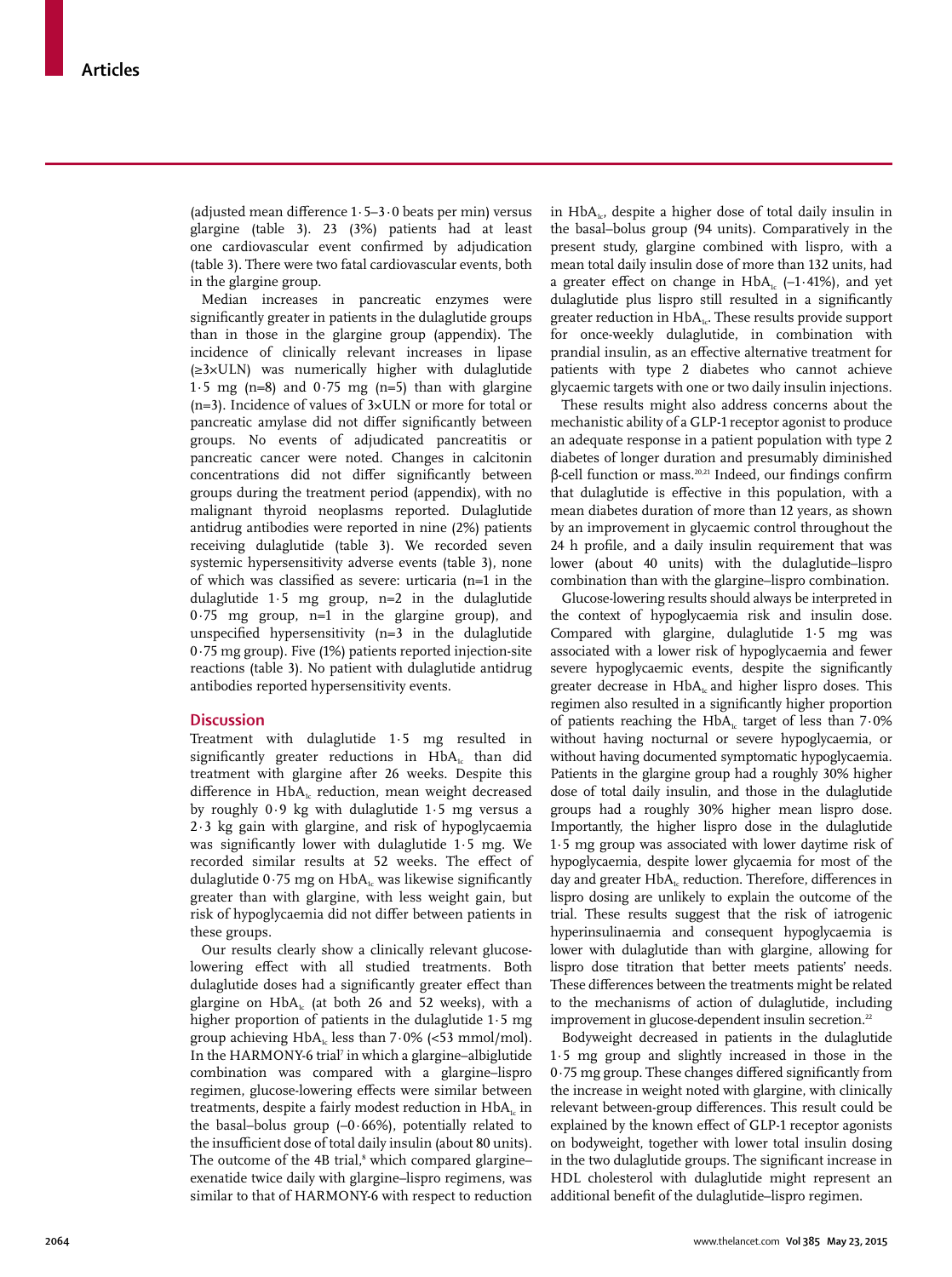#### *Panel:* **Research in context**

#### **Systematic review**

We searched PubMed between Jan 1, 2005, to June 30, 2014, with the terms "insulin and exenatide", "insulin and liraglutide", "insulin and lixisenatide", and "insulin and albiglutide". We excluded non-English references. We identified six randomised, controlled, efficacy and safety trials in which a once-weekly glucagonlike peptide-1 (GLP-1) receptor agonist was combined with basal insulin. Only two of these trials included an active comparator group (albiglutide–basal insulin *vs* basal–bolus [HARMONY-67 ] and exenatide twice daily *vs* mealtime insulin lispro combined with insulin glargine [the 4B trial $^{\rm 8}$ ]). No trial combined a GLP-1 receptor agonist with rapidly acting prandial insulin.<sup>8,31</sup>

#### **Interpretation**

Treatment with once-weekly dulaglutide 1·5 mg resulted in a significantly greater change in glycated haemoglobin  $A_{1c}$  $(HbA<sub>1</sub>)$  from baseline to 26 weeks than did treatment with basal insulin glargine, both in combination with prandial lispro. Patients given dulaglutide 1·5 mg also had a significant weight benefit, lower risk of hypoglycaemia, and needed 30% less insulin during the day because of the absence of basal insulin, but had higher lispro doses than those given glargine. Dulaglutide 0·75 mg likewise had a significantly greater effect on change in HbA<sub>1</sub>, than did glargine, with less weight gain, but with a similar risk of hypoglycaemia. Differences between the treatment groups remained similar after 52 weeks of treatment. AWARD-4 is the first trial to show how the combination of a GLP-1 receptor agonist with prandial insulin compares with a basal– bolus insulin regimen. These findings could help inform treatment decisions for patients with type 2 diabetes who are unable to achieve their target glucose control with conventional insulin treatment.

Overall, the safety profile of dulaglutide was consistent with previous reports,<sup>22-26</sup> with the most commonly reported adverse events being nausea, diarrhoea, and vomiting. These events were transient and rarely resulted in treatment discontinuation. AWARD-4 confirms findings from several recently published reports describing an increase in the mean concentration of pancreatic enzymes with different glucose-lowering drugs, including those that act via a GLP-1-based mechanism.<sup>9,10,13,27-30</sup> Whether this effect is nonphysiological or physiological remains unknown, but that no events of acute pancreatitis or pancreatic neoplasms were reported in our study is reassuring.

This trial has several important limitations. The choice of comparator—intensive basal–bolus insulin treatment—is only one of the recommended treatment options for the patient population included in this trial, and these results cannot be extrapolated to other comparative regimens. As discussed, although we believe

that dulaglutide in combination with lispro showed an acceptable risk-benefit profile, we could not fully account for the effect of the difference in lispro doses between groups. Inherent to studies that include an insulin regimen, we could not mask treatment allocation because of the need to titrate insulin doses, which would be very difficult if the patient did not know which treatment they were prescribed.

The results of AWARD-4 are relevant for patients who are already using one or two doses of basal or basal– prandial insulin, and yet are unable to reach glycaemic targets (panel). These patients are often treated by intensification of insulin treatment to a basal-bolus regimen. However, the combination of once-weekly dulaglutide with prandial lispro offers an additional option, with an improved risk–benefit profile compared with basal–bolus insulin treatment.

#### **Contributors**

LB, JJ, JG, and VW were participated in data collection. HJ, JLF, and ZM prepared the first draft of the manuscript. ZM wrote the research in context panel. JLF and ZM were responsible for medical oversight during the trial. HJ was responsible for the statistical considerations in the analysis and trial design. All authors participated in reviewing and interpreting the data and providing comments and revisions to the manuscript. All authors approved the final version of the manuscript and take full responsibility for the content.

#### **Declaration of interests**

LB has served as a consultant and author for Amylin Pharmaceuticals, Eisai, GlaxoSmithKline, Janssen Pharmaceuticals, Merck, Novo Nordisk, Pfizer, Sanofi, and Santarus; has been on a speaker's bureau for Amylin Pharmaceuticals, Bristol-Myers Squibb/AstraZeneca, Janssen Pharmaceuticals, Johnson & Johnson Diabetes Institute, Merck, Novo Nordisk, Sanofi , Santarus, and Vivus; and has received research support to his institution from Eli Lilly and Company, Novo Nordisk, and Sanofi. JJ has served on advisory panels for Roche Diagnostics, Janssen Pharmaceuticals, Novo Nordisk, Eli Lilly and Company, Boehringer Ingelheim Pharmaceuticals, Bristol-Myers Squibb Company, and Medtronic; has received research support from Novo Nordisk; and has been on a speaker's bureau for AstraZeneca, Pfizer, Eli Lilly and Company, Novo Nordisk, and Boehringer Ingelheim. JG has served as a consultant and author for Boehringer Ingelheim Pharmaceuticals, Bristol-Myers Squibb Company, Eli Lilly and Company, and Novo Nordisk; and has received research support from Boehringer Ingelheim Pharmaceuticals, Bristol-Myers Squibb Company, Eli Lilly and Company, GlaxoSmithKline, and Novo Nordisk. VW has served as a consultant and author for Eli Lilly and Company, Novo Nordisk, Sanofi, Merck, AstraZeneca Pharmaceuticals, Bristol-Myers Squibb Company, Takeda Pharmaceutical Company, and Boehringer Ingelheim Pharmaceuticals; and been on a speaker's bureau for Eli Lilly and Company, Novo Nordisk, Sanofi, Merck, AstraZeneca Pharmaceuticals, Bristol-Myers Squibb Company, Takeda Pharmaceutical Company, and Boehringer Ingelheim Pharmaceuticals. HJ, JLF, and ZM are employees of Eli Lilly and Company and own stocks and shares.

#### **Acknowledgments**

This trial was funded by Eli Lilly and Company. We thank the trial investigators, trial staff, and trial participants for their contributions; Julia A Shell (Eli Lilly and Company) for clinical trial management of the study; and Jeffrey Cohn (inVentiv Health Clinical) and Ryan T Hietpas (Eli Lilly and Company) for assistance with medical writing, the preparation of tables and figures, and the submission. Julio Rosenstock was a co-author of this manuscript but chose to withdraw his name owing to his disagreement with Elsevier's handling of "An open letter for the people in Gaza" (Manduca et al, 2014). Data from this study were presented in part at the June, 2014, American Diabetes Association meeting in San Francisco, CA, USA.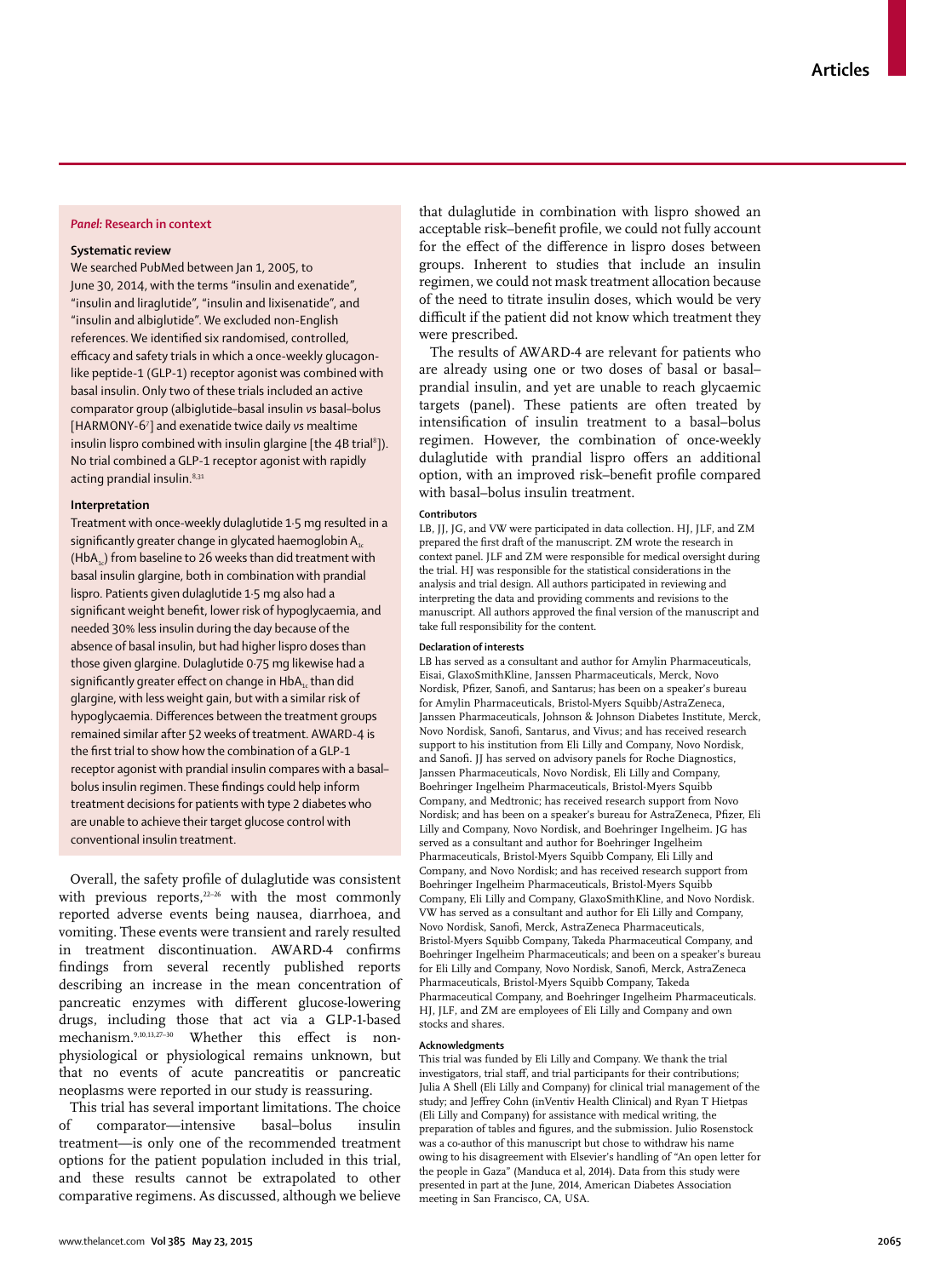#### **References**

- Nathan DM, Buse JB, Davidson MB, et al. Medical management of hyperglycemia in type 2 diabetes: a consensus algorithm for the initiation and adjustment of therapy: a consensus statement of the American Diabetes Association and the European Association for the Study of Diabetes. *Diabetes Care* 2009; **32:** 193–203.
- 2 Garber AJ, Abrahamson MJ, Barzilay JI, et al. AACE comprehensive diabetes management algorithm 2013. *Endocr Pract* 2013; **19:** 327–36. 3 Meneghini LF, Orozco-Beltran D, Khunti K et al. Weight beneficial
- treatments for type 2 diabetes. *J Clin Endocrinol Metab* 2011; **96:** 3337–53. Rosenstock J, Ahmann AJ, Colon G, Scism-Bacon J, Jiang H,
- Martin S. Advancing insulin therapy in type 2 diabetes previously treated with glargine plus oral agents: prandial premixed (insulin lispro protamine suspension/lispro) versus basal/bolus (glargine/ lispro) therapy. *Diabetes Care* 2008; **31:** 20–25.
- 5 Hollander P, Cooper J, Bregnhoj J, Pedersen CB. A 52-week, multinational, open-label, parallel-group, noninferiority, treat-to-target trial comparing insulin detemir with insulin glargine in a basal-bolus regimen with mealtime insulin aspart in patients with type 2 diabetes. *Clin Ther* 2008; **30:** 1976–87.
- 6 Raskin P, Gylvin T, Weng W, Chaykin L. Comparison of insulin detemir and insulin glargine using a basal-bolus regimen in a randomized, controlled clinical study in patients with type 2 diabetes. *Diabetes Metab Res Rev* 2009; **25:** 542–48.
- Rosenstock J, Ahren B, Chow FC, Fonseca V, Gross J, Ratner R. Once-weekly GLP-1 receptor agonist albiglutide vs titrated prandial lispro added on to titrated basal insulin glargine in type 2 diabetes (T2D) uncontrolled on glargine plus oral agents: similar glycemic control with weight loss and less hypoglycemia. *Diabetes* 2012; **61** (suppl 1)**:** A15.
- 8 Diamant M, Nauck MA, Shaqinian R, et al. Glucagon-like peptide 1 receptor agonist or bolus insulin with optimized basal insulin in type 2 diabetes. *Diabetes Care* 2014; **37:** 2763–73.
- Wysham CH, Blevins T, Arakaki R, et al. Efficacy and safety of dulaglutide added on to pioglitazone and metformin versus exenatide in type 2 diabetes in a randomized controlled trial (AWARD-1). *Diabetes Care* 2014; **37:** 2159–67.
- 10 Umpierrez GE, Povedano ST, Manghi FP, Shurzinske L, Pechtner V. Efficacy and safety of dulaglutide monotherapy vs metformin in type 2 diabetes in a randomized controlled trial (AWARD-3). *Diabetes Care* 2014; **37:** 2168–76.
- 11 Weinstock R, Umpierrez G, Guerci B, et al. Safety and Efficacy of Dulaglutide vs Sitagliptin after 104 Weeks in Type 2 Diabetes (AWARD-5). American Diabetes Association 73rd annual meeting; Chicago, IL, USA; June 23–21, 2013. 1004-P (abstr).
- 12 Skrivanek Z, Gaydos BL, Chien JY, et al. Dose-finding results in an adaptive, seamless, randomised trial of once weekly dulaglutide combined with metformin in type 2 diabetes (AWARD-5). *Diabetes Obes Metab* 2014; **16:** 748–56.
- Nauck M, Weinstock RS, Umpierrez GE, Guerci B, Skrivanek Z Milicevic Z. Efficacy and safety of dulaglutide versus sitagliptin after 52 weeks in type 2 diabetes (AWARD-5). *Diabetes Care* 2014; **37:** 2149–58.
- 14 World Medical Association. World Medical Association declaration of Helsinki. Recommendations guiding physicians in biomedical research involving human subjects. *JAMA* 1997; **277:** 925–26.
- 15 Riddle MC, Rosenstock J, Gerich J. The treat-to-target trial: randomized addition of glargine or human NPH insulin to oral therapy of type 2 diabetic patients. *Diabetes Care* 2003; **26:** 3080–86.
- 16 Bergenstal RM, Johnson M, Powers MA, et al. Adjust to target in type 2 diabetes: comparison of a simple algorithm with carbohydrate counting for adjustment of mealtime insulin glulisine. *Diabetes Care* 2008; **31:** 1305–10.
- 17 American Diabetes Association. Standards of medical care in diabetes—2010. *Diabetes Care* 2010; **33** (suppl 1)**:** S11–61.
- American Diabetes Association Workgroup on Hypoglycemia. Defining and reporting hypoglycemia in diabetes: a report from the American Diabetes Association Workgroup on Hypoglycemia. *Diabetes Care* 2005; **28:** 1245–49.
- 19 Dmitrienko A, Tamhane AC, Wiens BL. General multistage gatekeeping procedures. *Biom J* 2008; **50:** 667–77.
- 20 Porte D Jr, Kahn SE. Beta-cell dysfunction and failure in type 2 diabetes: potential mechanisms. *Diabetes* 2001; **50** (suppl 1)**:** S160–63.
- 21 Holst JJ. The physiology of glucagon-like peptide 1. *Physiol Rev* 2007; **87:** 1409–39.
- 22 Umpierrez GE, Blevins T, Rosenstock J, Cheng C, Anderson JH, Bastyr EJ 3rd. The effects of LY2189265, a long-acting glucagon-like peptide-1 analogue, in a randomized, placebo-controlled, double-blind study of overweight/obese patients with type 2 diabetes: the EGO study. *Diabetes Obes Metab* 2011; **13:** 418–25.
- 23 Grunberger G, Chang A, Garcia SG, Botros FT, Bsharat R, Milicevic Z. Monotherapy with the once-weekly GLP-1 analogue dulaglutide for 12 weeks in patients with Type 2 diabetes: dose-dependent effects on glycaemic control in a randomized, double-blind, placebo-controlled study. *Diabet Med* 2012; **29:** 1260–67.
- 24 Moretto TJ, Milton DR, Ridge TD, et al. Efficacy and tolerability of exenatide monotherapy over 24 weeks in antidiabetic drug-naive patients with type 2 diabetes: a randomized, double-blind, placebo-controlled, parallel-group study. *Clin Ther* 2008; **30:** 1448–60.
- 25 Drucker DJ, Buse JB, Taylor K, et al. Exenatide once weekly versus twice daily for the treatment of type 2 diabetes: a randomised, open-label, non-inferiority study. *Lancet* 2008; **372:** 1240–50.
- 26 Garber A, Henry R, Ratner R, et al. Liraglutide versus glimepiride monotherapy for type 2 diabetes (LEAD-3 Mono): a randomised, 52-week, phase III, double-blind, parallel-treatment trial. *Lancet* 2009; **373:** 473–81.
- 27 Dungan KM, Povedano ST, Forst T, et al. Once-weekly dulaglutide versus once-daily liraglutide in metformin-treated patients with type 2 diabetes (AWARD-6): a randomised, open-label, phase 3, non-inferiority trial. *Lancet* 2014; **384:** 1349–57.
- Steinberg W, DeVries JH, Wadden TA, et al. Longitudinal monitoring of lipase and amylase in adults with type 2 diabetes and obesity: evidence from two phase 3 randomized clinical trials with the once-daily GLP-1 analog liraglutide. *Gastroenterology* 2012; **142** (suppl 1)**:** S850–51.
- Blevins T, Pullman J, Malloy J, et al. DURATION-5: exenatide once weekly resulted in greater improvements in glycemic control compared with exenatide twice daily in patients with type 2 diabetes. *J Clin Endocrinol Metab* 2011; **96:** 1301–10.
- 30 DeVries JH, Bain SC, Rodbard HW, et al. Sequential intensification of metformin treatment in type 2 diabetes with liraglutide followed by randomized addition of basal insulin prompted by A1C targets. *Diabetes Care* 2012; **35:** 1446–54.
- Rosenstock J, Fonseca VA, Gross JL, et al. Advancing basal insulin replacement in Type 2 diabetes inadequately controlled with a comparison of adding albiglutide, a weekly GLP-1 receptor agonist, versus thrice-daily prandial insulin Lispro. *Diabetes Care* 2014; **37:** 2317–25.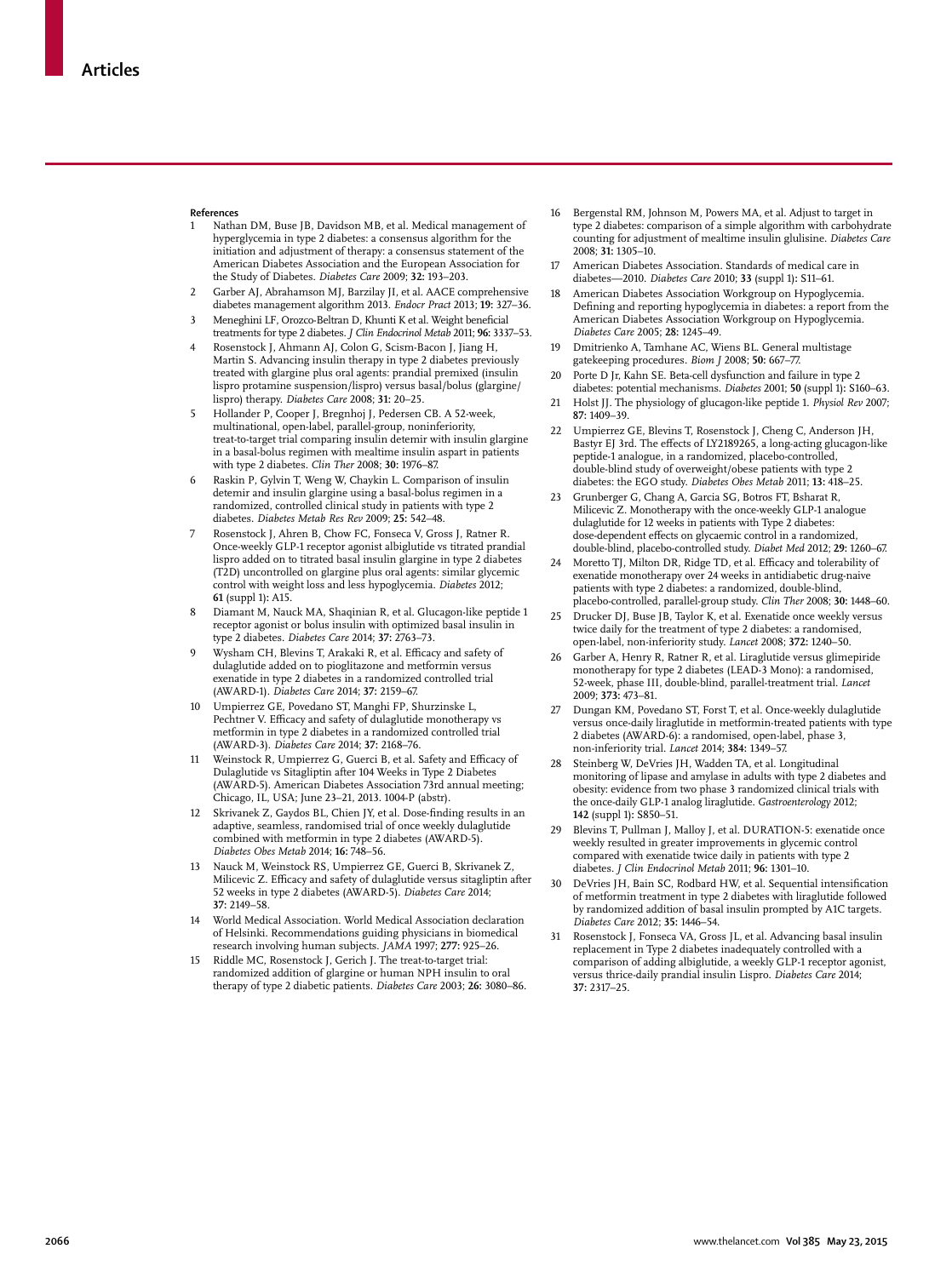# THE LANCET

# **Supplementary appendix**

This appendix formed part of the original submission and has been peer reviewed. We post it as supplied by the authors.

Supplement to: Blonde L, Jendle J, Gross J, et al. Once-weekly dulaglutide versus bedtime insulin glargine, both in combination with prandial insulin lispro, in patients with type 2 diabetes (AWARD-4): a randomised, open-label, phase 3, non-inferiority study. *Lancet* 2015; **385:** 2057–66.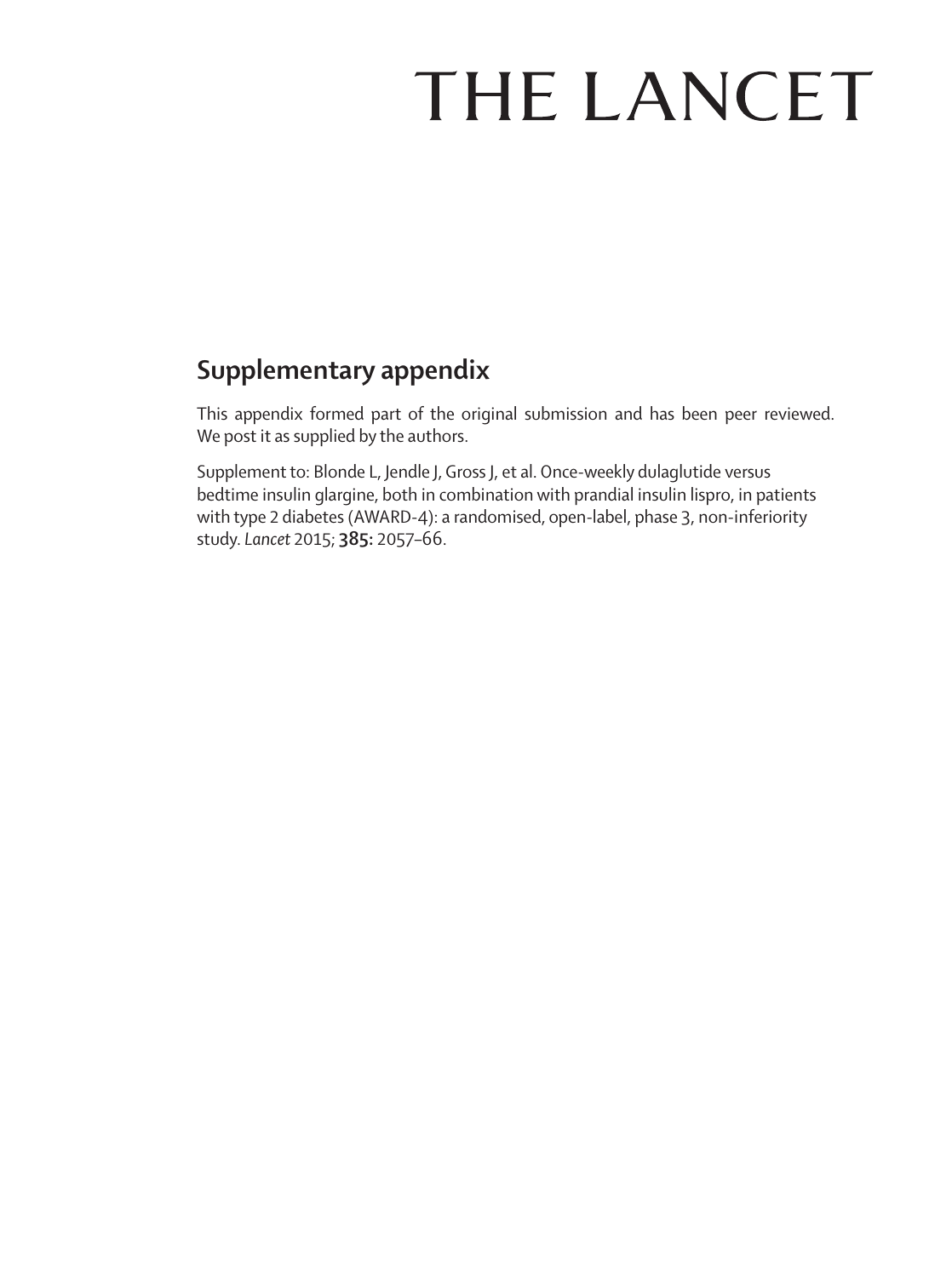## **Appendix**

## **Key inclusion criteria**

- Male and nonpregnant/non-breastfeeding female adults age ≥18 years with a diagnosis of type 2 diabetes mellitus and a screening HbA<sub>1c</sub> ≥7⋅0% and ≤11% (≥53 and ≤97 mmol/mol), treated for ≥3 months with a conventional insulin regimen (≤2 insulin doses/day including any combination of basal, basal with prandial, or premixed insulin [excluding any prandial insulin only regimen]), alone or in combination with oral antidiabetic medications. Eligible patients must have been on stable doses of insulin (to confirm that intensification of therapy was needed) based on the following definitions:
	- $\circ$  If the most commonly administered total daily dose was  $\geq 40$  Units, then all total daily doses during the prior 3 months were to be within ±10% of the most commonly administered total insulin dose.
	- o If the most commonly administered total daily dose was <40 Units, then all total daily doses during the prior 3 months were to be within  $\pm 4$ units of the most commonly administered total daily insulin dose.
- Stable body weight ( $\pm$ 5%) and a BMI of 23 45 kg/m<sup>2</sup> for ≥3 months prior to screening.
- Provided written informed consent.

## **Key exclusion criteria**

- Diagnosis of type 1 diabetes mellitus.
- Multiple daily injection insulin regimen (≥3 insulin doses/day).
- Serious diabetes-related or other health concerns or risks including:
	- o cardiovascular conditions such as acute myocardial infarction, New York Heart Association class III/IV heart failure, or stroke within 2 months prior to Visit 1
	- o significant gastric emptying abnormality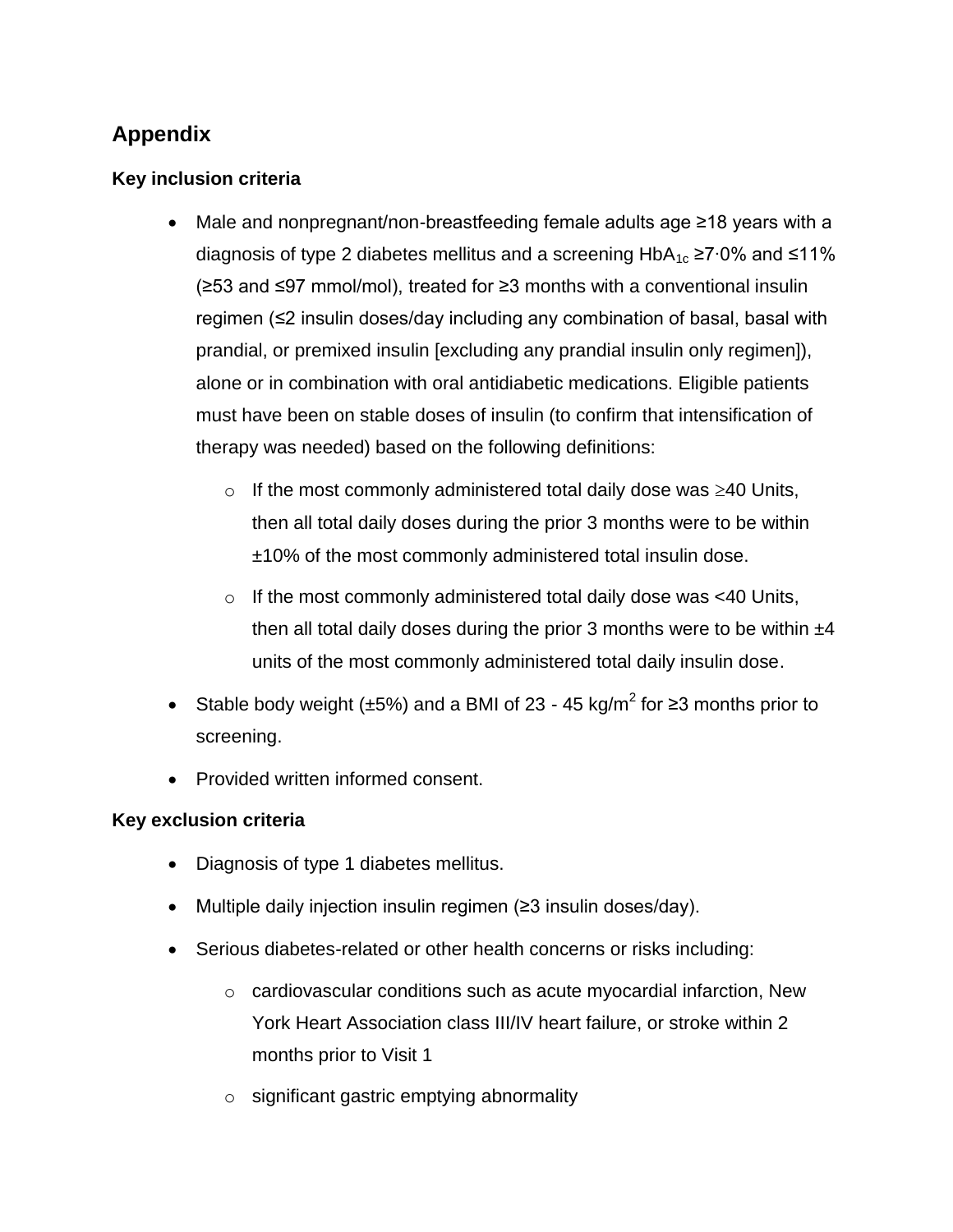- o acute or chronic hepatitis or symptoms of liver disease
- o acute or chronic pancreatitis
- o GFR ≤30 mL/min/1⋅73 m<sup>2</sup> at screening
- o significant, uncontrolled endocrine abnormality
- o type 2A or type 2B multiple endocrine neoplasia or self or family history of medullary C-cell hyperplasia, focal hyperplasia, or carcinoma
- o serum calcitonin level of ≥20 pg/mL at Visit 1
- o organ transplantation other than corneal transplants
- GLP-1 receptor agonist treatment (for example, exenatide or liraglutide) within 3 months prior to Visit 1.
- Treatment with weight loss medications within 3 months of Visit 1 or chronic (>2 weeks) systemic glucocorticoid therapy (excluding topical, intra-ocular, intranasal, or inhaled preparations) or such treatment within 1 month of Visit 1.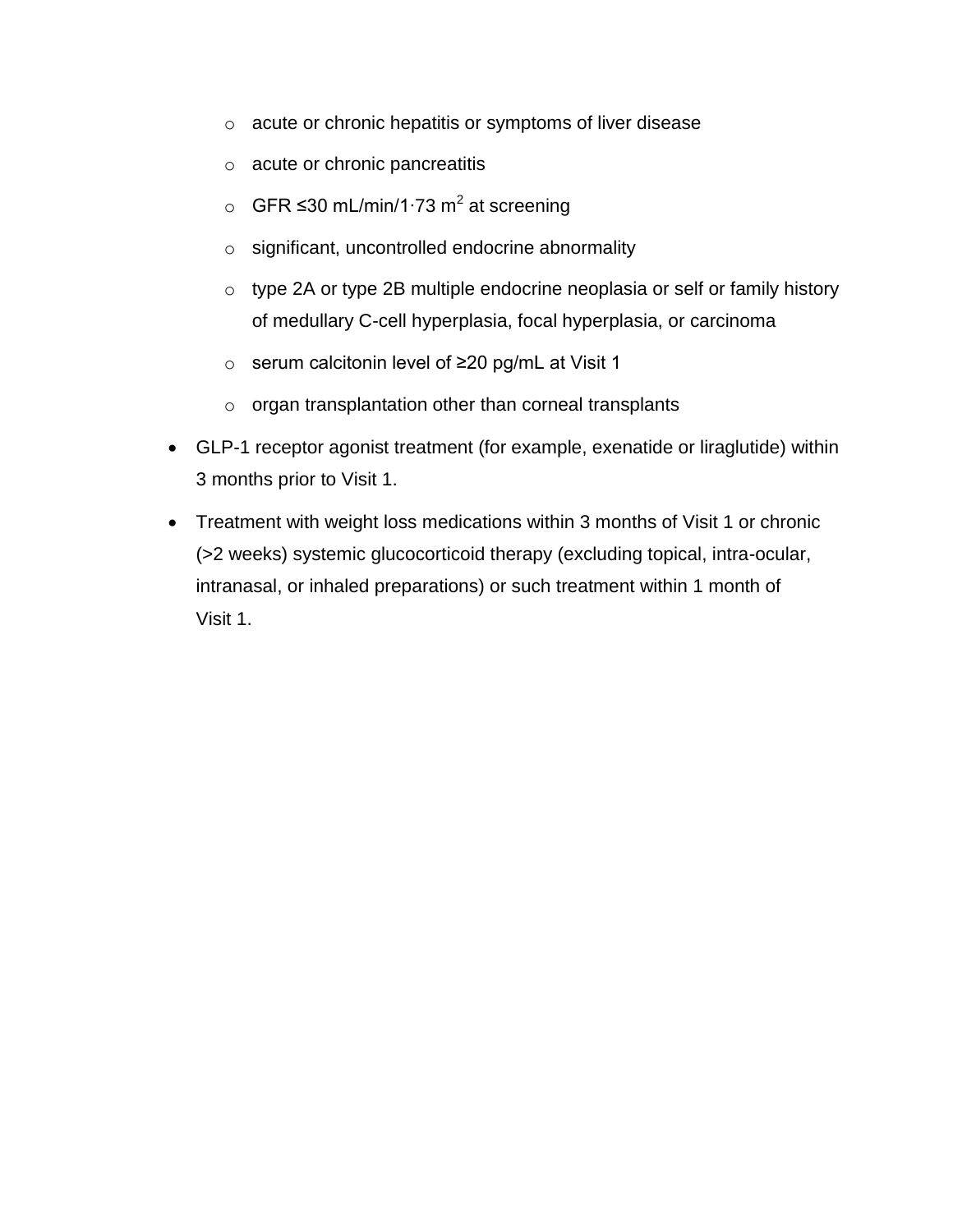## **Criteria for the treatment of persistent, severe hyperglycaemia and new therapeutic interventions**

In the case of persistent, severe hyperglycaemia where the investigator determined a new intervention was warranted; patients were required to discontinue administering all assigned study drugs (insulin glargine, insulin lispro and dulaglutide). The use of any other GLP-1 receptor agonist (eg, exenatide and liraglutide) was not permitted. The criteria for severe, persistent hyperglycaemia were:

- 1. Persistent postrandomisation HbA<sub>1c</sub> values ≥8⋅0% (64 mmol/mol; on 2 or more occasions at least 12 weeks apart) during the 52 weeks of the treatment period, after a noncompliance with the assigned therapeutic regimen is ruled out as the reason for hyperglycaemia. Patients who met this criterion should have shown inadequate response to the existing regimen, defined as an improvement in HbA1c between the most recent measurements of <0∙3% (3∙3 mmol/mol) (this criterion covered patients with mild improvement, as well as patients whose HbA1c deteriorated during this period). Therefore, each patient must have been followed for at least 6 months before any decision on additional therapeutic agents was made based upon HbA1c. Patients who were above the HbA1c target, but showed improvement on their current therapy (reduction in HbA1c ≥0∙3% [3∙3 mmol/mol]over the last 3 months) should have not been considered for an additional therapeutic intervention.
- 2. Average fasting blood glucose over at least a 2-week period (at least 4 values/week must have been available) above 270 mg/dL (15 mmol/L) at any time during the first 6 weeks after randomisation or above 240 mg/dL (13∙3 mmol/L) over at least a 2-week period (at least 4 values/week must be available) any time after the first 6 weeks postrandomisation, or above 200 mg/dL (11∙1 mmol/L) at any time after the first 26 weeks, and in the absence of any acute condition that raises blood glucose. If a patient developed persistent, severe hyperglycaemia, but his most recent HbA1c measurements indicated a significant improvement in glycaemic control (HbA1c change ≥0∙3% [3∙3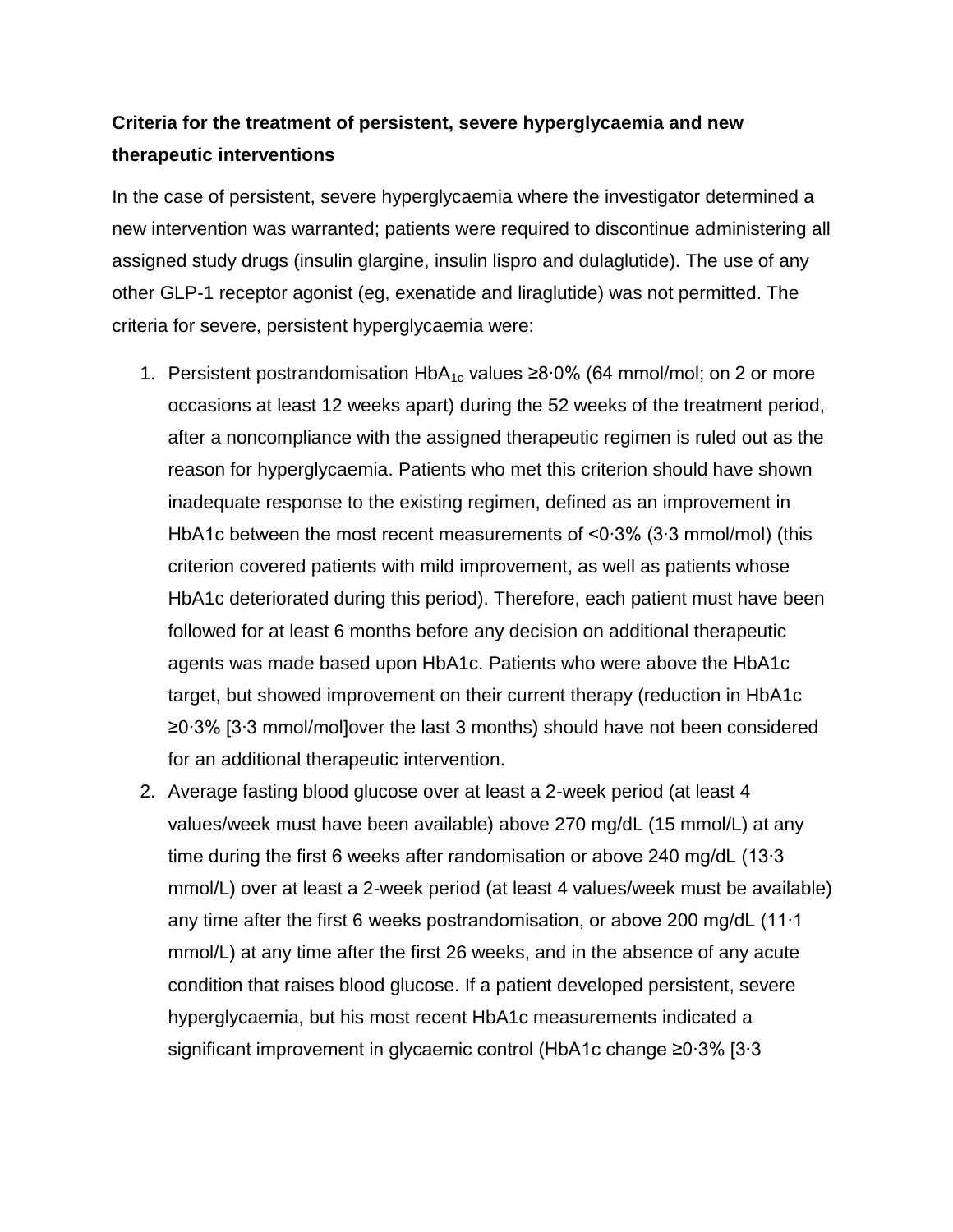mmol/mol]) in comparison to the previous value, the investigator was to decide if a new intervention was warranted.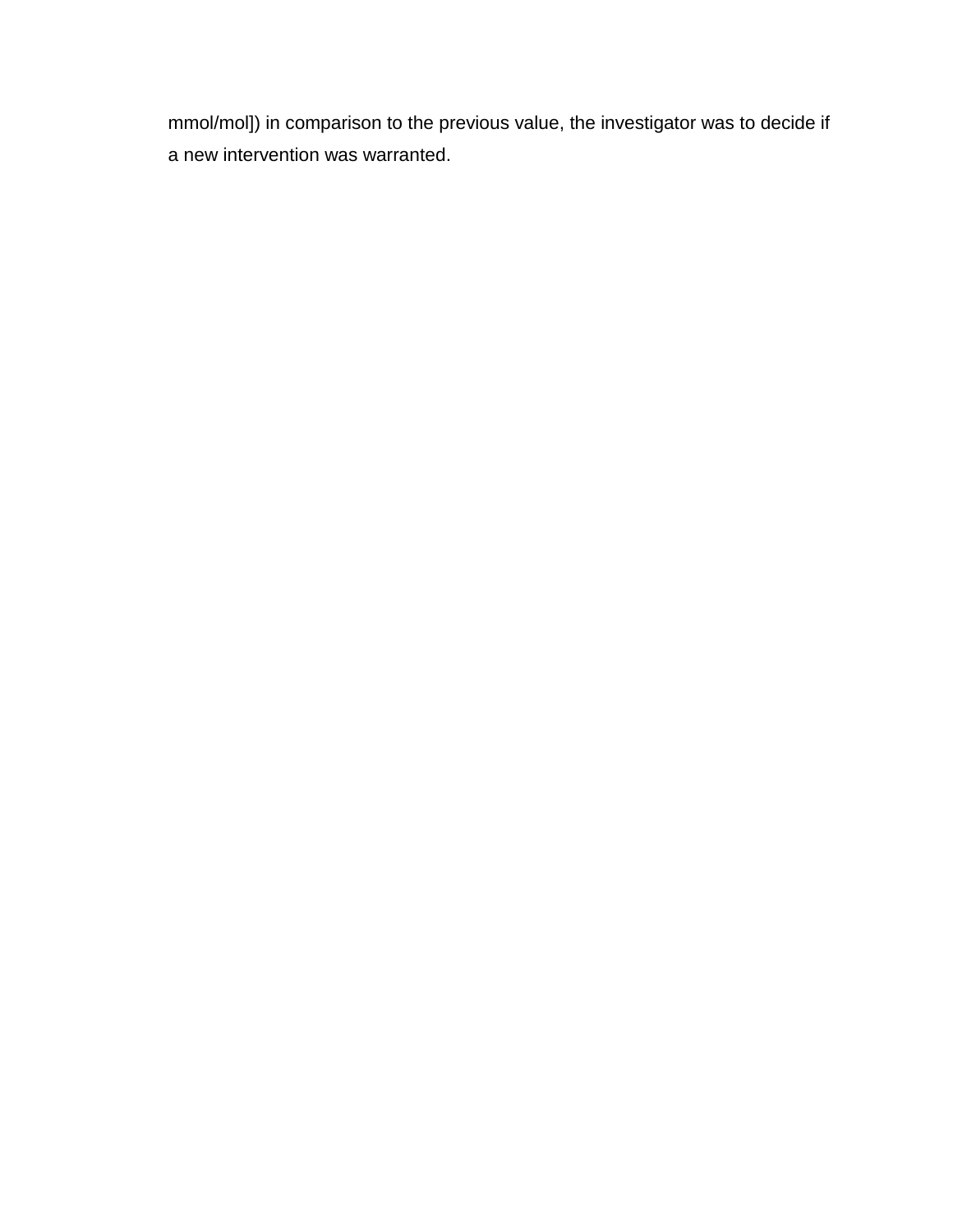## **Gatekeeping Strategy**

The following 4 ordered null hypotheses were tested, and a gatekeeping strategy was used to control the family-wise Type 1 error rate:

- 1. H<sub>1</sub>: 1⋅5 mg dose of LY2189265 was inferior to insulin glargine.
- 2. H2: 0∙75 mg dose of LY2189265 was inferior to insulin glargine.
- 3. H3: 1∙5 mg dose of LY2189265 was not superior to insulin glargine.
- 4. H4: 0∙75 mg dose of LY2189265 was not superior to insulin glargine.

The 4 hypotheses were grouped into 3 families:

- 1. Family F1 included  $H_1$ .
- 2. Family F2 included  $H_2$  and  $H_3$ .
- 3. Family F3 included *H*4.

The gatekeeping procedure had the following form:

- 1. *H*<sup>1</sup> was rejected if and only if *p-value* ≤ 0∙025.
- 2. *H*<sup>2</sup> was rejected if and only if *p-value* ≤ 0∙0135 and *H*<sup>1</sup> was rejected.
- 3. *H*<sup>3</sup> was rejected if and only if *p-value* ≤ 0∙0135 and *H*<sup>1</sup> was rejected.
- 4. *H*<sup>4</sup> was rejected if and only if
	- a. *p-value* ≤ 0⋅025 and both  $H_2$  and  $H_3$  were rejected, or
	- b. *p-value* ≤ 0∙0135, *H*<sup>2</sup> was rejected and *H*<sup>3</sup> was not rejected.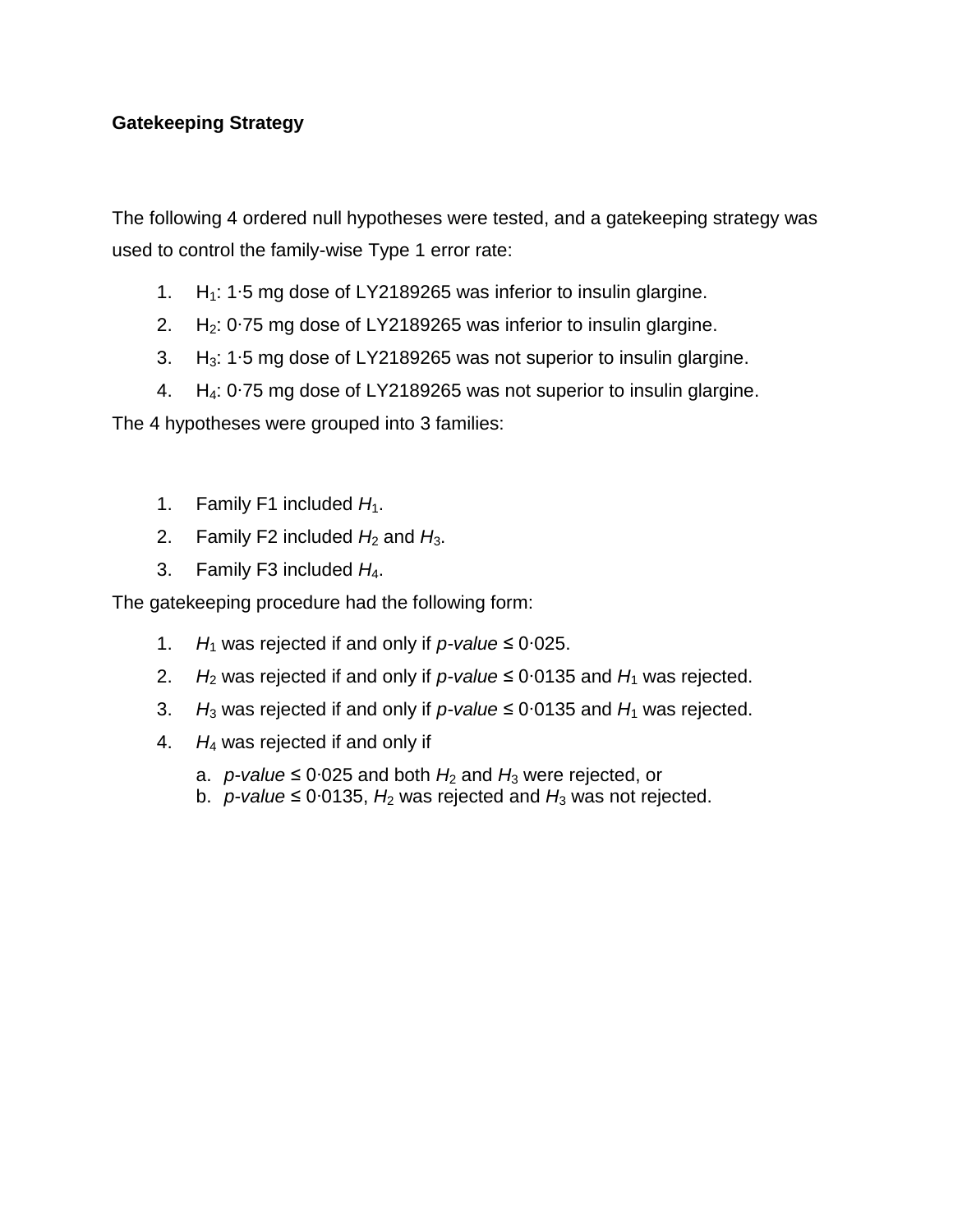|                                             | Dulaglutide 1.5 mg<br>$(N=295)$ |            |                                                     | Dulaglutide 0.75 mg<br>$(N=293)$ |                             |            |                                                      | Glargine<br>$(N=296)$ |                      |                                                     |
|---------------------------------------------|---------------------------------|------------|-----------------------------------------------------|----------------------------------|-----------------------------|------------|------------------------------------------------------|-----------------------|----------------------|-----------------------------------------------------|
|                                             | <b>Incidence</b><br>(n [%])     | p value    | <b>Mean Rate</b><br>events/patient<br>-year(95% CI) | p value                          | <b>Incidence</b><br>(n [%]) | p value    | <b>Mean Rate</b><br>events/patient<br>-year (95% CI) | p value               | Incidence<br>(n [%]) | <b>Mean Rate</b><br>events/patient<br>-year(95% CI) |
| Total Hypoglycaemia <sup>®</sup>            |                                 |            |                                                     |                                  |                             |            |                                                      |                       |                      |                                                     |
| <b>Baseline</b>                             |                                 |            |                                                     |                                  |                             |            |                                                      |                       |                      |                                                     |
| PG ≤3.9 mmol/L                              | 104(35.3)                       | $p=0.42$   | 19.89 (15.19,<br>24.59                              | $p = 0.64$                       | 88(30.0)                    | $p = 0.59$ | 18.45 (12.75,<br>24.15                               | $p = 0.17$            | 95(32.1)             | 21.06(14.47,<br>27.65                               |
| PG < 3.0 mmol/L                             | 39(13.2)                        | $p = 0.92$ | 4.46(2.16,<br>6.76                                  | $p = 0.14$                       | 39(13.3)                    | $p = 0.94$ | 5.05(2.37,<br>7.73)                                  | $p = 0.11$            | 40 $(13.5)$          | 6.86(3.67,<br>10.05                                 |
| 26 Weeks                                    |                                 |            |                                                     |                                  |                             |            |                                                      |                       |                      |                                                     |
| PG ≤3.9 mmol/L                              | 250(85.9)                       | $p = 0.19$ | 43.79 (38.28,<br>49.30                              | p<0.0001                         | 258(88.4)                   | $p = 0.66$ | 52.30(45.61,<br>58.99                                | $p = 0.052$           | 264(89.5)            | 63.21(55.69,<br>70.73                               |
| PG < 3.0 mmol/L                             | 192(66.0)                       | $p = 0.15$ | 12.31(10.19,<br>14.43                               | $p = 0.13$                       | 211(72.3)                   | $p = 0.84$ | 15.75 (13.03,<br>18.47                               | $p = 0.70$            | 211(71.5)            | 15.96 (13.25,<br>$18.67$ )                          |
| 52 Weeks                                    |                                 |            |                                                     |                                  |                             |            |                                                      |                       |                      |                                                     |
| PG ≤3.9 mmol/L                              | 252(86.6)                       | $p=0.18$   | 41.52(36.18,<br>46.86                               | $p=0.0008$                       | 263(90.1)                   | $p = 0.97$ | 47.42 (41.18,<br>53.66                               | $p = 0.12$            | 266(90.2)            | 55.93 (49.14,<br>62.72                              |
| PG < 3.0 mmol/L                             | 210(72.2)                       | $p = 0.57$ | 11.66(9.61,<br>13.71                                | $p = 0.38$                       | 230(78.8)                   | $p = 0.20$ | 13.74 (11.32,<br>16.16                               | $p = 0.72$            | 219(74.2)            | 14.28(11.81,<br>16.75                               |
| <b>Documented Symptomatic Hypoglycaemia</b> |                                 |            |                                                     |                                  |                             |            |                                                      |                       |                      |                                                     |
| Baseline (n [%])                            |                                 |            |                                                     |                                  |                             |            |                                                      |                       |                      |                                                     |
| PG ≤3.9 mmol/L                              | 72(24.4)                        | $p = 0.68$ | 10.88(7.84,<br>13.92                                | $p = 0.29$                       | 64 $(21.8)$                 | $p = 0.74$ | 12.22(7.64,<br>16.80                                 | $p = 0.24$            | 68 $(23.0)$          | 14.47 (8.64,<br>20.30                               |
| PG < 3.0 mmol/L                             | 30(10.2)                        | $p=0.70$   | 2.30(1.36,<br>$3.24$ <sup>#</sup>                   | $p = 0.036$                      | 28(9.6)                     | $p = 0.53$ | 3.74(1.27,<br>6.21)                                  | $p=0.073$             | 33(11.1)             | 5.41(2.57,<br>$8.25$ )                              |
| 26 Weeks                                    |                                 |            |                                                     |                                  |                             |            |                                                      |                       |                      |                                                     |
| PG ≤3.9 mmol/L                              | 228(78.4)                       | $p=0.22$   | 32.33(27.63,<br>37.03                               | $p = 0.003$                      | 242(82.9)                   | $p = 0.87$ | 38.68(33.13,<br>44.23                                | $p = 0.32$            | 243(82.4)            | 44.39(38.19,<br>$50.59$ )                           |
| PG < 3.0 mmol/L                             | 173(59.5)                       | $p = 0.10$ | 10.42(8.44,<br>12.40                                | $p = 0.35$                       | 198(67.8)                   | $p = 0.66$ | 13.21 (10.78,<br>15.64)                              | $p=0.27$              | 195(66.1)            | 13.23(10.75,<br>15.71)                              |
| 52 Weeks                                    |                                 |            |                                                     |                                  |                             |            |                                                      |                       |                      |                                                     |

**Supplemental Table 1: Summary and analysis of overall incidence and rate of hypoglycaemia**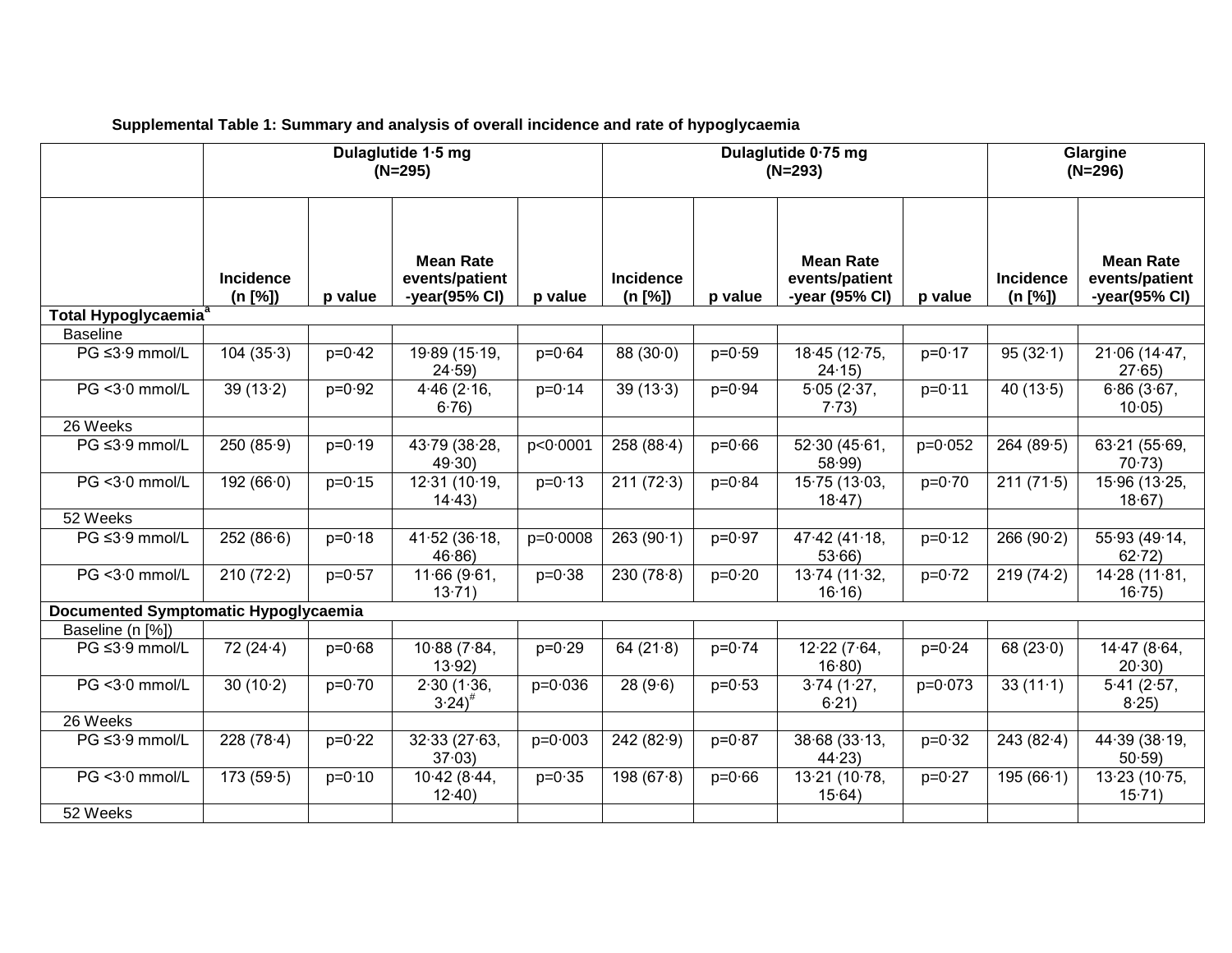| PG ≤3.9 mmol/L                    | 235(80.8)                                                                             | $p = 0.35$ | 30.98(26.43, | $p = 0.036$ | 250(85.6)    | $p = 0.53$ | 35.03 (29.88, | $p = 0.68$ | 247(83.7)    | 39.90(34.09, |
|-----------------------------------|---------------------------------------------------------------------------------------|------------|--------------|-------------|--------------|------------|---------------|------------|--------------|--------------|
|                                   |                                                                                       |            | 35.53        |             |              |            | 40.18         |            |              | 45.71)       |
| $PG < 3.0$ mmol/L                 | 198(68.0)                                                                             | $p=0.77$   | 10.14(8.20,  | $p = 0.78$  | 220(75.3)    | $p = 0.09$ | 11.54(9.40,   | $p = 0.31$ | 204(69.2)    | 12.03(9.74,  |
|                                   |                                                                                       |            | 12.08        |             |              |            | 13.68         |            |              | 14.32)       |
| Nocturnal Hypoglycaemia           |                                                                                       |            |              |             |              |            |               |            |              |              |
| <b>Baseline</b>                   |                                                                                       |            |              |             |              |            |               |            |              |              |
| $PG \leq 3.9$ mmol/L              | 51 $(17.3)$                                                                           | $p=0.20$   | 6.03(3.88,   | $p = 0.23$  | 38(13.0)     | $p = 0.85$ | 5.54(2.52,    | $p = 0.78$ | 40 $(13.5)$  | 4.35(2.71,   |
|                                   |                                                                                       |            | 8.18         |             |              |            | 8.56          |            |              | 5.99         |
| $PG < 3.0$ mmol/L                 | 21(7.1)                                                                               | $p = 0.61$ | 1.24(0.58,   | $p = 0.87$  | 20(6.8)      | $p = 0.71$ | 2.43(0.99,    | $p = 0.64$ | 18(6.1)      | 1·42 (0·55,  |
|                                   |                                                                                       |            | 1.90)        |             |              |            | 3.87)         |            |              | 2.29         |
| 26 Weeks                          |                                                                                       |            |              |             |              |            |               |            |              |              |
| PG ≤3.9 mmol/L                    | 136 $(46.7)$ ##                                                                       | $p=0.0004$ | 3.68(2.77,   | p < 0.0001  | 132 $(45.2)$ | p < 0.0001 | 4.69(2.88,    | p < 0.0001 | 181(61.4)    | 9.16(7.36,   |
|                                   |                                                                                       |            | 4.59         |             |              |            | 6.50)         |            |              | 10.96        |
| $PG < 3.0$ mmol/L                 | 78 $(26.8)^{#}$                                                                       | $p=0.0084$ | 1.45(1.02,   | $p=0.0002$  | 77(26.4)     | $p=0.0059$ | 1.64(0.94,    | p < 0.0001 | 109(36.9)    | 3.18(2.44,   |
|                                   |                                                                                       |            | 1.88)        |             |              |            | 2.34)         |            |              | 3.92)        |
| 52 Weeks                          |                                                                                       |            |              |             |              |            |               |            |              |              |
| $PG \leq 3.9$ mmol/L              | 158 $(54.3)^{\#}$                                                                     | $p=0.0011$ | 3.52(2.52,   | p < 0.0001  | 157(53.8)    | $p=0.0007$ | 3.87(2.72,    | p < 0.0001 | 199(67.5)    | 7.80(6.36,   |
|                                   |                                                                                       |            | 4.52)        |             |              |            | 5.02          |            |              | 9.24)        |
| PG <3.0 mmol/L                    | 96 $(33.0)^{4}$                                                                       | $p=0.0046$ | 1.42(0.95,   | $p=0.0008$  | 97(33.2)     | $p=0.0054$ | 1.35(0.88,    | p < 0.0001 | 131 $(44.4)$ | 2.78(2.16,   |
|                                   |                                                                                       |            | 1.89         |             |              |            | 1.82)         |            |              | 3.40         |
| Severe Hypoglycaemia <sup>b</sup> |                                                                                       |            |              |             |              |            |               |            |              |              |
| 52 weeks                          | 10(3.4)                                                                               | $p = 0.32$ | 0.06(0.01,   | N/A         | 7(2.4)       | $p = 0.09$ | 0.05(0, 0.11) | N/A        | 15(5.1)      | 0.09(0.04,   |
|                                   |                                                                                       |            | 0.11         |             |              |            |               |            |              | 0.14)        |
|                                   | Note: P-values are derived from the comparison of dulaglutide versus insulin glargine |            |              |             |              |            |               |            |              |              |

Note: P-values are derived from the comparison of dulaglutide versus insulin glargine<br><sup>a</sup> Total hypoglycaemia or overall hypoglycaemia included any event that met criteria for documented symptomatic hypoglycaemia (includin asymptomatic hypoglycaemia, unspecified hypoglycaemia, or probable symptomatic hypoglycaemia *(Diabetes Care* 2005;**28[5]**:1245-9). Total hypoglycaemia did not include events of relative hypoglycaemia that were not severe.

 $<sup>b</sup>$  Severe hypoglycaemia was determined based on the investigator's clinical judgement.</sup>

Note: # p<0∙05 versus glargine. ##p<0∙001 versus glargine.

Abbreviations: PG = plasma glucose; SD = standard deviation.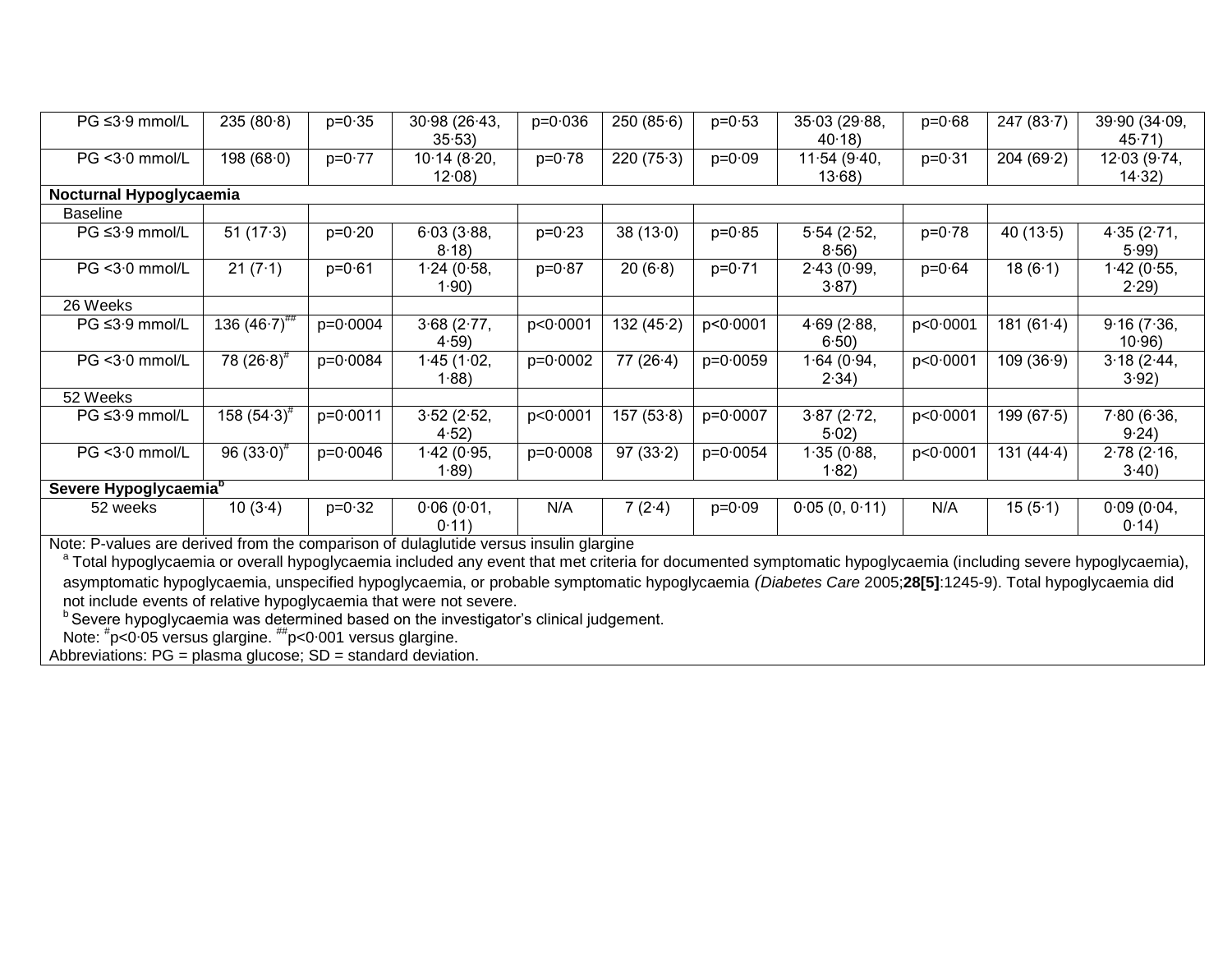## **Supplemental Table 2: Insulin glargine treatment algorithm**

| If Median Fasting Blood Glucose is: <sup>a</sup> | <b>Adjust Glargine Evening Dose by:</b> |
|--------------------------------------------------|-----------------------------------------|
| ≤70 mg/dL (≤3 $\cdot$ 9 mmol/L)                  | Decreasing by 2 Units                   |
| 71-99 mg/dL $(4.0 - 5.5$ mmol/L)                 | No adjustment                           |
| 100-119 mg/dL $(5.6 - 6.6$ mmol/L)               | Increasing by 2 Units                   |
| 120-139 mg/dL $(6.7 - 7.7$ mmol/L)               | Increasing by 4 Units                   |
| 140-179 mg/dL $(7.8 - 7.9$ mmol/L)               | Increasing by 6 Units                   |
| $\geq$ 180 mg/dL ( $\geq$ 10 mmol/L)             | Increasing by 8 Units                   |

Adapted from Riddle, et al.<sup>15</sup>

<sup>a</sup> Dose adjustment at study sites was conducted using mg/dL.

## **Supplemental Table 3: Insulin lispro treatment algorithm**

| Assess blood Glucose |                                           |                           |
|----------------------|-------------------------------------------|---------------------------|
| Value                | <b>Target Blood Glucose</b>               | <b>Adjust Lispro Dose</b> |
| Pre-Midday Meal      | 71 - 100 mg/dL                            | <b>Pre-Morning Meal</b>   |
|                      | $(3.9 - 5.6$ mmol/L)                      |                           |
| Pre-Evening Meal     | 71 - 100 mg/dL                            | Pre-Midday Meal           |
|                      | $(3.9 - 5.6$ mmol/L)                      |                           |
| Pre-Bedtime          | 71 - 130 mg/dL                            | Pre-Evening Meal          |
|                      | $(3.9 - 7.2$ mmol/L)                      |                           |
| If Mealtime Dose is: | and Preprandial Blood Glucose Average is: |                           |
|                      | <b>Above Target</b>                       | <b>Below Target</b>       |
| ≤10 Units            | Increase by 1 Unit                        | Decrease by 1 Unit        |
| 11 - 19 Units        | Increase by 2 Units                       | Decrease by 2 Units       |
|                      | Increase by 3 Units                       | Decrease by 3 Units       |

Adapted from Bergenstal et al.<sup>16</sup>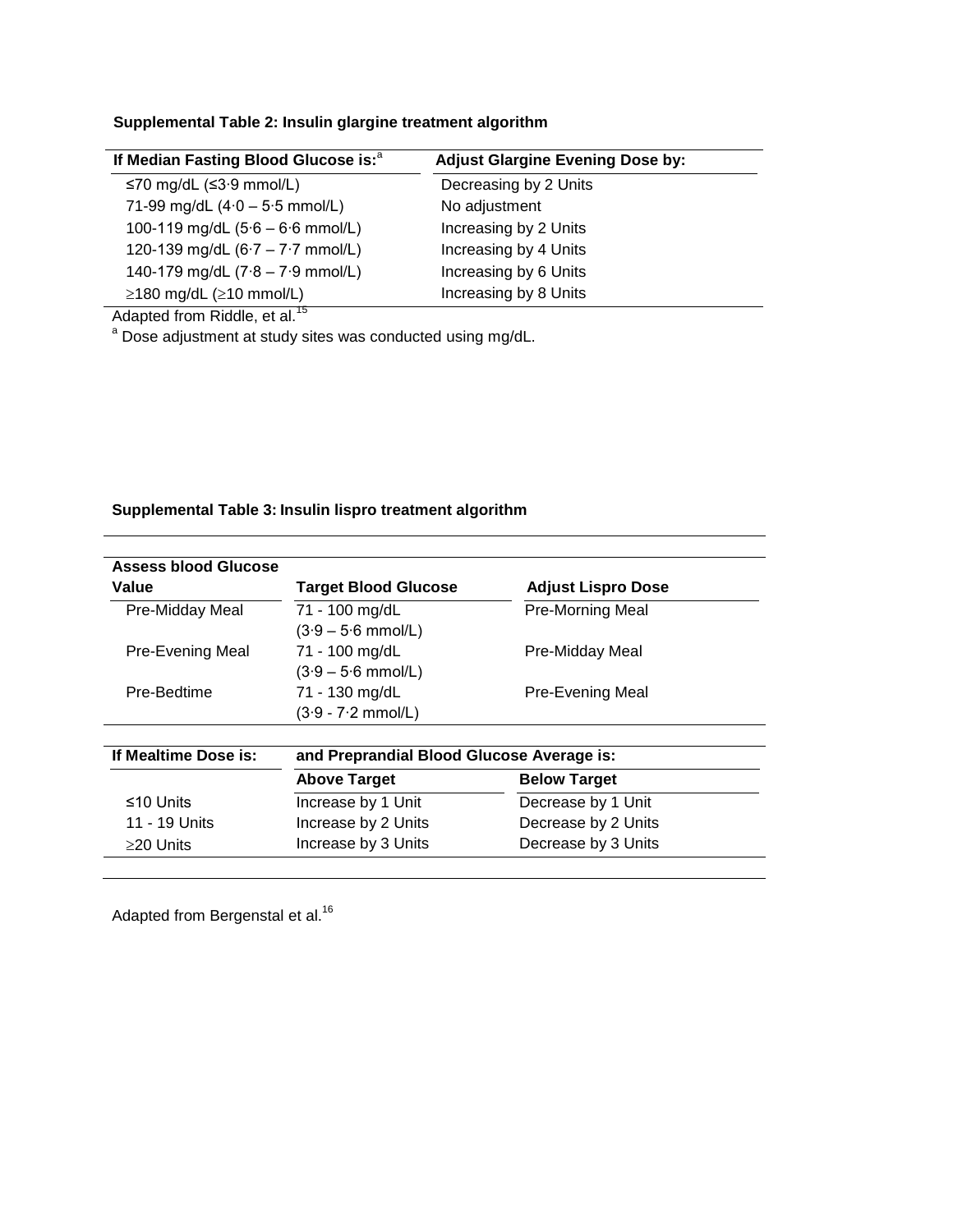| <b>Patients</b><br><b>Achieving</b><br>$HbA_{1c}$ <7.0%                                                | <b>Dulaglutide</b><br>$1.5$ mg<br>$(N = 295)$<br>$n$ (%) | P-value    | <b>Dulaglutide</b><br>$0.75$ mg<br>$(N = 293)$<br>$n$ (%) | P-value     | Glargine<br>$(N = 296)$<br>$n$ (%) |  |  |
|--------------------------------------------------------------------------------------------------------|----------------------------------------------------------|------------|-----------------------------------------------------------|-------------|------------------------------------|--|--|
|                                                                                                        | Without Documented Symptomatic Hypoglycaemia*            |            |                                                           |             |                                    |  |  |
| <b>Baseline</b> <sup>a</sup>                                                                           | 8(2.7)                                                   | N/A        | 8(2.7)                                                    | N/A         | 8(2.7)                             |  |  |
| Week 26                                                                                                | 57 $(20.7)^{\#}$                                         | $p=0.027$  | 58 $(20.9)^{\#}$                                          | $p = 0.030$ | 36(12.9)                           |  |  |
| Week 52                                                                                                | 54 $(19.6)^{\#}$                                         | $p=0.032$  | 52(18.8)                                                  | $p=0.092$   | 35(12.5)                           |  |  |
| Without Nocturnal or Severe Hypoglycaemia*                                                             |                                                          |            |                                                           |             |                                    |  |  |
| <b>Baseline</b> <sup>a</sup>                                                                           | 7(2.4)                                                   | N/A        | 8(2.7)                                                    | N/A         | 11(3.8)                            |  |  |
| Week 26                                                                                                | 148 $(53.8)^{***}$                                       | p < 0.0001 | 151 $(54.5)$ <sup>##</sup>                                | p<0.0001    | 79(28.2)                           |  |  |
| Week 52                                                                                                | 121 $(44.0)^{#}$                                         | p<0.0001   | 122 $(44.0)^{#}$                                          | p<0.0001    | 75(26.8)                           |  |  |
| Without Weight Gain and No Nocturnal or Severe Hypoglycaemia*                                          |                                                          |            |                                                           |             |                                    |  |  |
| Week 26                                                                                                | 90 $(32.7)^{***}$                                        | p<0.0001   | 68 $(24.5)$ <sup>##</sup>                                 | p<0.0001    | 17(6.1)                            |  |  |
| Week 52                                                                                                | 54 $(19.6)$ <sup>##</sup>                                | p < 0.0001 | 52 $(18.8)^{#}$                                           | p<0.0001    | 14 $(5.0)$                         |  |  |
| $*$ p<0.05 versus glargine. $^{**}$ p<0.001 versus glargine.                                           |                                                          |            |                                                           |             |                                    |  |  |
| *hypoglycaemia incidence assessed between the endpoint and prior study visit (6 weeks prior to the 26- |                                                          |            |                                                           |             |                                    |  |  |

## **Supplemental Table 4: Composite endpoints**

week visit; 9 weeks prior to the 52-week visit) <sup>a</sup>At screening, eligible patients were required to have an HbA1c of ≥7∙0%, but the baseline HbA<sub>1c</sub> at the end of the 9 week lead in period could have been <7∙0%.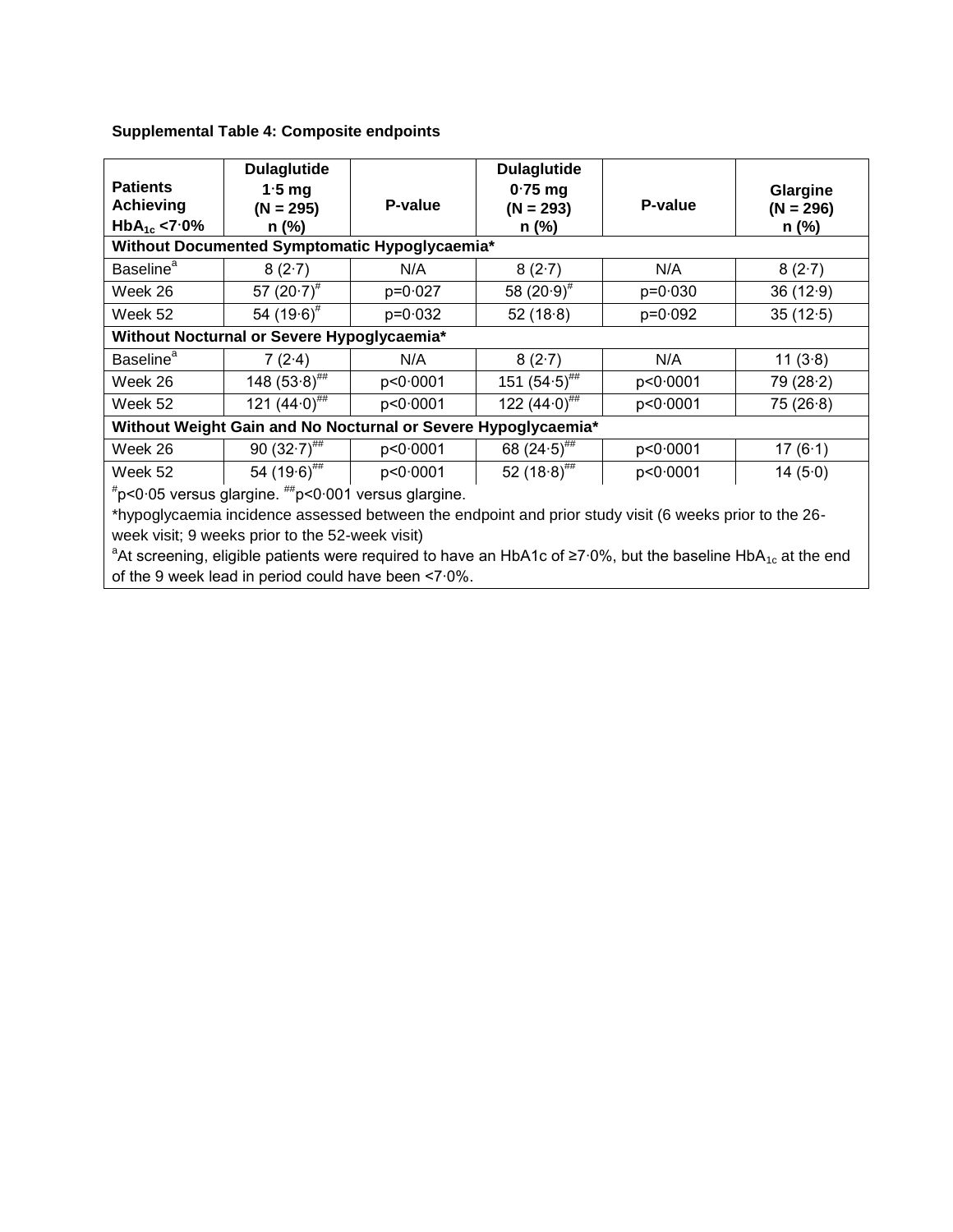| <b>Mean (95% CI)</b><br><b>Mean (95% CI)</b><br>P-value<br>P-value<br>mmol/L<br><b>Time point</b><br><b>Treatment Group</b><br>mmol/L<br><b>Combined SMPG Values</b><br>$-3.17(-3.41,$<br>$p = 0.63$<br>$-2.84$ ( $-3.08$ ,<br>$p = 0.37$<br>Dulaglutide 1.5 mg<br>$-2.93$<br>$-2.60$ )<br>$p = 0.37$<br>$-2.95$ ( $-3.19$ )<br>$-2.97$ ( $-3.21$ ,<br>$p = 0.88$<br>Dulaglutide 0.75 mg<br>Mean daily<br>$-2.73$<br>$-2.71$ )<br>plasma glucose<br>$-3.10(-3.34,$<br>$-2.97$ ( $-3.21$ ,<br>Glargine<br>$-2.86$<br>$-2.73$<br>$-2.11 (-2.33,$<br>p=0.0087<br>$-1.81$ ( $-2.05$ ,<br>p<0.0001<br>Dulaglutide 1.5 mg<br>$-1.89$ <sup>#</sup><br>$-1.57$ <sup>##</sup><br>$-1.82$ ( $-2.04$ ,<br>p<0.0001<br>$-1.83$ ( $-2.07$ ,<br>p<0.0001<br>Dulaglutide 0.75 mg<br>Mean pre-meal<br>$-1.60$ ) <sup>##</sup><br>$-1.59$ <sup>##</sup><br>plasma glucose <sup>b</sup><br>$-2.48$ ( $-2.70$ )<br>$-2.43$ ( $-2.67$ ,<br>Glargine<br>$-2.26$<br>$-2.19$<br>$-4.23$ $(-4.50,$<br>$p = 0.032$<br>$-3.94$ ( $-4.21$ ,<br>$p = 0.27$<br>Dulaglutide 1.5 mg<br>$-3.96$ <sup>#</sup><br>$-3.67$ )<br>Mean<br>$-4.12$ ( $-4.39$ )<br>$p = 0.14$<br>$-4.06$ ( $-4.31$ )<br>$p = 0.075$<br>Dulaglutide 0.75 mg<br>postprandial<br>$-3.85$ )<br>$-3.81$ )<br>plasma glucose <sup>c</sup><br>$-3.87$ ( $-4.12$ ,<br>$-3.76$ ( $-4.01$ ,<br>Glargine<br>$-3.62$ )<br>$-3.51$ )<br>$-2.08$ ( $-2.30$ ,<br>$-2.13$ ( $-2.35$ ,<br>p<0.0001<br>p<0.0001<br>Dulaglutide 1.5 mg<br>$-1.91)$ <sup>##</sup><br>$-1.86$ <sup>##</sup><br>Mean of all 2-<br>$-2.25(-2.47)$<br>$-2.14 (-2.36,$<br>p<0.0001<br>p<0.0001<br>Dulaglutide 0.75 mg<br>hour postprandial<br>$-1.92$ <sup>##</sup><br>$-2.03$ <sup>##</sup><br>excursions <sup>c</sup><br>$-1.35$ ( $-1.57$ ,<br>$-1.34$ ( $-1.56$ )<br>Glargine<br>$-1.13$<br>$-1.12$<br>$-1.84$ ( $-2.08$ ,<br>$p=0.0003$<br>$-1.50$ ( $-1.75$ ,<br>p<0.0001<br>Dulaglutide 1.5 mg<br>$-1.60$ <sup>##</sup><br>$-1.25$ <sup>##</sup><br>p < 0.0001<br>$-1.73$ ( $-1.97$ ,<br>$-1.63$ ( $-1.88$ )<br>p<0.0001<br>Dulaglutide 0.75 mg<br>Nocturnal mean<br>$-1.49$ <sup>##</sup><br>$-1.38$ <sup>##</sup><br>plasma glucose <sup>d</sup><br>$-2.36$ ( $-2.60$ ,<br>$-2.28$ ( $-2.53$ ,<br>Glargine<br>$-2.12$ )<br>$-2.03$ )<br>$-3.25$ ( $-3.47$ ,<br>$p=0.40$<br>$-2.94$ ( $-3.18$ )<br>$p = 0.39$<br>Dulaglutide 1.5 mg<br>$-3.03$ )<br>$-2.70$<br>$-3.02$ ( $-3.24$ ,<br>$-2.98(-3.20,$<br>$p = 0.44$<br>$p = 0.56$<br>Dulaglutide 0.75 mg<br>Day time mean<br>$-2.80$<br>$-2.76$<br>plasma glucose<br>$-3.13$ ( $-3.35$ ,<br>$-3.06$ ( $-3.28$ ,<br>Glargine<br>$-2.91$<br>$-2.84$ |  | 26 Weeks<br><b>Adjusted</b> | 52 Weeks<br>Adjusted |  |
|----------------------------------------------------------------------------------------------------------------------------------------------------------------------------------------------------------------------------------------------------------------------------------------------------------------------------------------------------------------------------------------------------------------------------------------------------------------------------------------------------------------------------------------------------------------------------------------------------------------------------------------------------------------------------------------------------------------------------------------------------------------------------------------------------------------------------------------------------------------------------------------------------------------------------------------------------------------------------------------------------------------------------------------------------------------------------------------------------------------------------------------------------------------------------------------------------------------------------------------------------------------------------------------------------------------------------------------------------------------------------------------------------------------------------------------------------------------------------------------------------------------------------------------------------------------------------------------------------------------------------------------------------------------------------------------------------------------------------------------------------------------------------------------------------------------------------------------------------------------------------------------------------------------------------------------------------------------------------------------------------------------------------------------------------------------------------------------------------------------------------------------------------------------------------------------------------------------------------------------------------------------------------------------------------------------------------------------------------------------------------------------------------------------------------------------------------------------------------------------------------------------------------------------------------------------------------------------------------------|--|-----------------------------|----------------------|--|
|                                                                                                                                                                                                                                                                                                                                                                                                                                                                                                                                                                                                                                                                                                                                                                                                                                                                                                                                                                                                                                                                                                                                                                                                                                                                                                                                                                                                                                                                                                                                                                                                                                                                                                                                                                                                                                                                                                                                                                                                                                                                                                                                                                                                                                                                                                                                                                                                                                                                                                                                                                                                          |  |                             |                      |  |
|                                                                                                                                                                                                                                                                                                                                                                                                                                                                                                                                                                                                                                                                                                                                                                                                                                                                                                                                                                                                                                                                                                                                                                                                                                                                                                                                                                                                                                                                                                                                                                                                                                                                                                                                                                                                                                                                                                                                                                                                                                                                                                                                                                                                                                                                                                                                                                                                                                                                                                                                                                                                          |  |                             |                      |  |
|                                                                                                                                                                                                                                                                                                                                                                                                                                                                                                                                                                                                                                                                                                                                                                                                                                                                                                                                                                                                                                                                                                                                                                                                                                                                                                                                                                                                                                                                                                                                                                                                                                                                                                                                                                                                                                                                                                                                                                                                                                                                                                                                                                                                                                                                                                                                                                                                                                                                                                                                                                                                          |  |                             |                      |  |
|                                                                                                                                                                                                                                                                                                                                                                                                                                                                                                                                                                                                                                                                                                                                                                                                                                                                                                                                                                                                                                                                                                                                                                                                                                                                                                                                                                                                                                                                                                                                                                                                                                                                                                                                                                                                                                                                                                                                                                                                                                                                                                                                                                                                                                                                                                                                                                                                                                                                                                                                                                                                          |  |                             |                      |  |
|                                                                                                                                                                                                                                                                                                                                                                                                                                                                                                                                                                                                                                                                                                                                                                                                                                                                                                                                                                                                                                                                                                                                                                                                                                                                                                                                                                                                                                                                                                                                                                                                                                                                                                                                                                                                                                                                                                                                                                                                                                                                                                                                                                                                                                                                                                                                                                                                                                                                                                                                                                                                          |  |                             |                      |  |
|                                                                                                                                                                                                                                                                                                                                                                                                                                                                                                                                                                                                                                                                                                                                                                                                                                                                                                                                                                                                                                                                                                                                                                                                                                                                                                                                                                                                                                                                                                                                                                                                                                                                                                                                                                                                                                                                                                                                                                                                                                                                                                                                                                                                                                                                                                                                                                                                                                                                                                                                                                                                          |  |                             |                      |  |
|                                                                                                                                                                                                                                                                                                                                                                                                                                                                                                                                                                                                                                                                                                                                                                                                                                                                                                                                                                                                                                                                                                                                                                                                                                                                                                                                                                                                                                                                                                                                                                                                                                                                                                                                                                                                                                                                                                                                                                                                                                                                                                                                                                                                                                                                                                                                                                                                                                                                                                                                                                                                          |  |                             |                      |  |
|                                                                                                                                                                                                                                                                                                                                                                                                                                                                                                                                                                                                                                                                                                                                                                                                                                                                                                                                                                                                                                                                                                                                                                                                                                                                                                                                                                                                                                                                                                                                                                                                                                                                                                                                                                                                                                                                                                                                                                                                                                                                                                                                                                                                                                                                                                                                                                                                                                                                                                                                                                                                          |  |                             |                      |  |
|                                                                                                                                                                                                                                                                                                                                                                                                                                                                                                                                                                                                                                                                                                                                                                                                                                                                                                                                                                                                                                                                                                                                                                                                                                                                                                                                                                                                                                                                                                                                                                                                                                                                                                                                                                                                                                                                                                                                                                                                                                                                                                                                                                                                                                                                                                                                                                                                                                                                                                                                                                                                          |  |                             |                      |  |
|                                                                                                                                                                                                                                                                                                                                                                                                                                                                                                                                                                                                                                                                                                                                                                                                                                                                                                                                                                                                                                                                                                                                                                                                                                                                                                                                                                                                                                                                                                                                                                                                                                                                                                                                                                                                                                                                                                                                                                                                                                                                                                                                                                                                                                                                                                                                                                                                                                                                                                                                                                                                          |  |                             |                      |  |
|                                                                                                                                                                                                                                                                                                                                                                                                                                                                                                                                                                                                                                                                                                                                                                                                                                                                                                                                                                                                                                                                                                                                                                                                                                                                                                                                                                                                                                                                                                                                                                                                                                                                                                                                                                                                                                                                                                                                                                                                                                                                                                                                                                                                                                                                                                                                                                                                                                                                                                                                                                                                          |  |                             |                      |  |
|                                                                                                                                                                                                                                                                                                                                                                                                                                                                                                                                                                                                                                                                                                                                                                                                                                                                                                                                                                                                                                                                                                                                                                                                                                                                                                                                                                                                                                                                                                                                                                                                                                                                                                                                                                                                                                                                                                                                                                                                                                                                                                                                                                                                                                                                                                                                                                                                                                                                                                                                                                                                          |  |                             |                      |  |
|                                                                                                                                                                                                                                                                                                                                                                                                                                                                                                                                                                                                                                                                                                                                                                                                                                                                                                                                                                                                                                                                                                                                                                                                                                                                                                                                                                                                                                                                                                                                                                                                                                                                                                                                                                                                                                                                                                                                                                                                                                                                                                                                                                                                                                                                                                                                                                                                                                                                                                                                                                                                          |  |                             |                      |  |
|                                                                                                                                                                                                                                                                                                                                                                                                                                                                                                                                                                                                                                                                                                                                                                                                                                                                                                                                                                                                                                                                                                                                                                                                                                                                                                                                                                                                                                                                                                                                                                                                                                                                                                                                                                                                                                                                                                                                                                                                                                                                                                                                                                                                                                                                                                                                                                                                                                                                                                                                                                                                          |  |                             |                      |  |
|                                                                                                                                                                                                                                                                                                                                                                                                                                                                                                                                                                                                                                                                                                                                                                                                                                                                                                                                                                                                                                                                                                                                                                                                                                                                                                                                                                                                                                                                                                                                                                                                                                                                                                                                                                                                                                                                                                                                                                                                                                                                                                                                                                                                                                                                                                                                                                                                                                                                                                                                                                                                          |  |                             |                      |  |
|                                                                                                                                                                                                                                                                                                                                                                                                                                                                                                                                                                                                                                                                                                                                                                                                                                                                                                                                                                                                                                                                                                                                                                                                                                                                                                                                                                                                                                                                                                                                                                                                                                                                                                                                                                                                                                                                                                                                                                                                                                                                                                                                                                                                                                                                                                                                                                                                                                                                                                                                                                                                          |  |                             |                      |  |
|                                                                                                                                                                                                                                                                                                                                                                                                                                                                                                                                                                                                                                                                                                                                                                                                                                                                                                                                                                                                                                                                                                                                                                                                                                                                                                                                                                                                                                                                                                                                                                                                                                                                                                                                                                                                                                                                                                                                                                                                                                                                                                                                                                                                                                                                                                                                                                                                                                                                                                                                                                                                          |  |                             |                      |  |
|                                                                                                                                                                                                                                                                                                                                                                                                                                                                                                                                                                                                                                                                                                                                                                                                                                                                                                                                                                                                                                                                                                                                                                                                                                                                                                                                                                                                                                                                                                                                                                                                                                                                                                                                                                                                                                                                                                                                                                                                                                                                                                                                                                                                                                                                                                                                                                                                                                                                                                                                                                                                          |  |                             |                      |  |
|                                                                                                                                                                                                                                                                                                                                                                                                                                                                                                                                                                                                                                                                                                                                                                                                                                                                                                                                                                                                                                                                                                                                                                                                                                                                                                                                                                                                                                                                                                                                                                                                                                                                                                                                                                                                                                                                                                                                                                                                                                                                                                                                                                                                                                                                                                                                                                                                                                                                                                                                                                                                          |  |                             |                      |  |
|                                                                                                                                                                                                                                                                                                                                                                                                                                                                                                                                                                                                                                                                                                                                                                                                                                                                                                                                                                                                                                                                                                                                                                                                                                                                                                                                                                                                                                                                                                                                                                                                                                                                                                                                                                                                                                                                                                                                                                                                                                                                                                                                                                                                                                                                                                                                                                                                                                                                                                                                                                                                          |  |                             |                      |  |
|                                                                                                                                                                                                                                                                                                                                                                                                                                                                                                                                                                                                                                                                                                                                                                                                                                                                                                                                                                                                                                                                                                                                                                                                                                                                                                                                                                                                                                                                                                                                                                                                                                                                                                                                                                                                                                                                                                                                                                                                                                                                                                                                                                                                                                                                                                                                                                                                                                                                                                                                                                                                          |  |                             |                      |  |
|                                                                                                                                                                                                                                                                                                                                                                                                                                                                                                                                                                                                                                                                                                                                                                                                                                                                                                                                                                                                                                                                                                                                                                                                                                                                                                                                                                                                                                                                                                                                                                                                                                                                                                                                                                                                                                                                                                                                                                                                                                                                                                                                                                                                                                                                                                                                                                                                                                                                                                                                                                                                          |  |                             |                      |  |
|                                                                                                                                                                                                                                                                                                                                                                                                                                                                                                                                                                                                                                                                                                                                                                                                                                                                                                                                                                                                                                                                                                                                                                                                                                                                                                                                                                                                                                                                                                                                                                                                                                                                                                                                                                                                                                                                                                                                                                                                                                                                                                                                                                                                                                                                                                                                                                                                                                                                                                                                                                                                          |  |                             |                      |  |
|                                                                                                                                                                                                                                                                                                                                                                                                                                                                                                                                                                                                                                                                                                                                                                                                                                                                                                                                                                                                                                                                                                                                                                                                                                                                                                                                                                                                                                                                                                                                                                                                                                                                                                                                                                                                                                                                                                                                                                                                                                                                                                                                                                                                                                                                                                                                                                                                                                                                                                                                                                                                          |  |                             |                      |  |
|                                                                                                                                                                                                                                                                                                                                                                                                                                                                                                                                                                                                                                                                                                                                                                                                                                                                                                                                                                                                                                                                                                                                                                                                                                                                                                                                                                                                                                                                                                                                                                                                                                                                                                                                                                                                                                                                                                                                                                                                                                                                                                                                                                                                                                                                                                                                                                                                                                                                                                                                                                                                          |  |                             |                      |  |
|                                                                                                                                                                                                                                                                                                                                                                                                                                                                                                                                                                                                                                                                                                                                                                                                                                                                                                                                                                                                                                                                                                                                                                                                                                                                                                                                                                                                                                                                                                                                                                                                                                                                                                                                                                                                                                                                                                                                                                                                                                                                                                                                                                                                                                                                                                                                                                                                                                                                                                                                                                                                          |  |                             |                      |  |
|                                                                                                                                                                                                                                                                                                                                                                                                                                                                                                                                                                                                                                                                                                                                                                                                                                                                                                                                                                                                                                                                                                                                                                                                                                                                                                                                                                                                                                                                                                                                                                                                                                                                                                                                                                                                                                                                                                                                                                                                                                                                                                                                                                                                                                                                                                                                                                                                                                                                                                                                                                                                          |  |                             |                      |  |
|                                                                                                                                                                                                                                                                                                                                                                                                                                                                                                                                                                                                                                                                                                                                                                                                                                                                                                                                                                                                                                                                                                                                                                                                                                                                                                                                                                                                                                                                                                                                                                                                                                                                                                                                                                                                                                                                                                                                                                                                                                                                                                                                                                                                                                                                                                                                                                                                                                                                                                                                                                                                          |  |                             |                      |  |
|                                                                                                                                                                                                                                                                                                                                                                                                                                                                                                                                                                                                                                                                                                                                                                                                                                                                                                                                                                                                                                                                                                                                                                                                                                                                                                                                                                                                                                                                                                                                                                                                                                                                                                                                                                                                                                                                                                                                                                                                                                                                                                                                                                                                                                                                                                                                                                                                                                                                                                                                                                                                          |  |                             |                      |  |
|                                                                                                                                                                                                                                                                                                                                                                                                                                                                                                                                                                                                                                                                                                                                                                                                                                                                                                                                                                                                                                                                                                                                                                                                                                                                                                                                                                                                                                                                                                                                                                                                                                                                                                                                                                                                                                                                                                                                                                                                                                                                                                                                                                                                                                                                                                                                                                                                                                                                                                                                                                                                          |  |                             |                      |  |
|                                                                                                                                                                                                                                                                                                                                                                                                                                                                                                                                                                                                                                                                                                                                                                                                                                                                                                                                                                                                                                                                                                                                                                                                                                                                                                                                                                                                                                                                                                                                                                                                                                                                                                                                                                                                                                                                                                                                                                                                                                                                                                                                                                                                                                                                                                                                                                                                                                                                                                                                                                                                          |  |                             |                      |  |
|                                                                                                                                                                                                                                                                                                                                                                                                                                                                                                                                                                                                                                                                                                                                                                                                                                                                                                                                                                                                                                                                                                                                                                                                                                                                                                                                                                                                                                                                                                                                                                                                                                                                                                                                                                                                                                                                                                                                                                                                                                                                                                                                                                                                                                                                                                                                                                                                                                                                                                                                                                                                          |  |                             |                      |  |
|                                                                                                                                                                                                                                                                                                                                                                                                                                                                                                                                                                                                                                                                                                                                                                                                                                                                                                                                                                                                                                                                                                                                                                                                                                                                                                                                                                                                                                                                                                                                                                                                                                                                                                                                                                                                                                                                                                                                                                                                                                                                                                                                                                                                                                                                                                                                                                                                                                                                                                                                                                                                          |  |                             |                      |  |
|                                                                                                                                                                                                                                                                                                                                                                                                                                                                                                                                                                                                                                                                                                                                                                                                                                                                                                                                                                                                                                                                                                                                                                                                                                                                                                                                                                                                                                                                                                                                                                                                                                                                                                                                                                                                                                                                                                                                                                                                                                                                                                                                                                                                                                                                                                                                                                                                                                                                                                                                                                                                          |  |                             |                      |  |
|                                                                                                                                                                                                                                                                                                                                                                                                                                                                                                                                                                                                                                                                                                                                                                                                                                                                                                                                                                                                                                                                                                                                                                                                                                                                                                                                                                                                                                                                                                                                                                                                                                                                                                                                                                                                                                                                                                                                                                                                                                                                                                                                                                                                                                                                                                                                                                                                                                                                                                                                                                                                          |  |                             |                      |  |
|                                                                                                                                                                                                                                                                                                                                                                                                                                                                                                                                                                                                                                                                                                                                                                                                                                                                                                                                                                                                                                                                                                                                                                                                                                                                                                                                                                                                                                                                                                                                                                                                                                                                                                                                                                                                                                                                                                                                                                                                                                                                                                                                                                                                                                                                                                                                                                                                                                                                                                                                                                                                          |  |                             |                      |  |
|                                                                                                                                                                                                                                                                                                                                                                                                                                                                                                                                                                                                                                                                                                                                                                                                                                                                                                                                                                                                                                                                                                                                                                                                                                                                                                                                                                                                                                                                                                                                                                                                                                                                                                                                                                                                                                                                                                                                                                                                                                                                                                                                                                                                                                                                                                                                                                                                                                                                                                                                                                                                          |  |                             |                      |  |
|                                                                                                                                                                                                                                                                                                                                                                                                                                                                                                                                                                                                                                                                                                                                                                                                                                                                                                                                                                                                                                                                                                                                                                                                                                                                                                                                                                                                                                                                                                                                                                                                                                                                                                                                                                                                                                                                                                                                                                                                                                                                                                                                                                                                                                                                                                                                                                                                                                                                                                                                                                                                          |  |                             |                      |  |

## **Supplemental Table 5: Change from baseline in combined SMPG values**

a calculated as the average of all eight PG values collected on a particular day.<br><sup>b</sup> calculated as the average PG values collected for before morning, midday, and evening meals on a particular day.

 $\degree$  calculated as the average of 2-hr post-prandial BG values of morning, midday, and evening meals on a particular day.

d calculated as the average of PG values collected at bedtime, 3 AM, and at the pre-morning meal.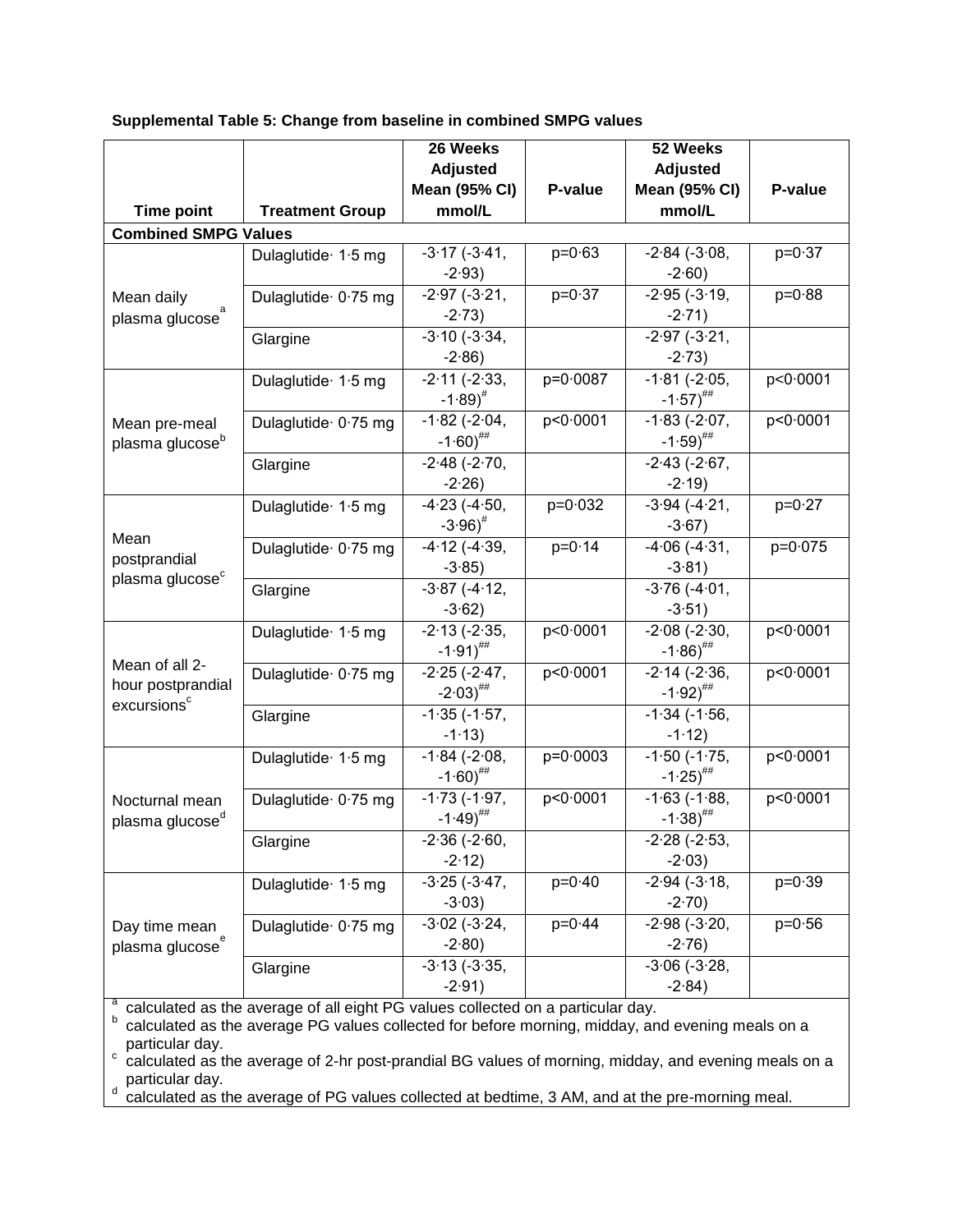e calculated as the average all daytime PG values collected on a particular day, from the pre-morning meal to bedtime.<br><sup>#</sup>p< 0·05 versus glargine. <sup>##</sup>p< 0·001 versus glargine

Note: Data based on MMRM, ITT Population Abbreviations: BG = blood glucose; ITT = intent to treat; MMRM = mixed-effects model repeatedmeasures; SMPG = self-monitored plasma glucose.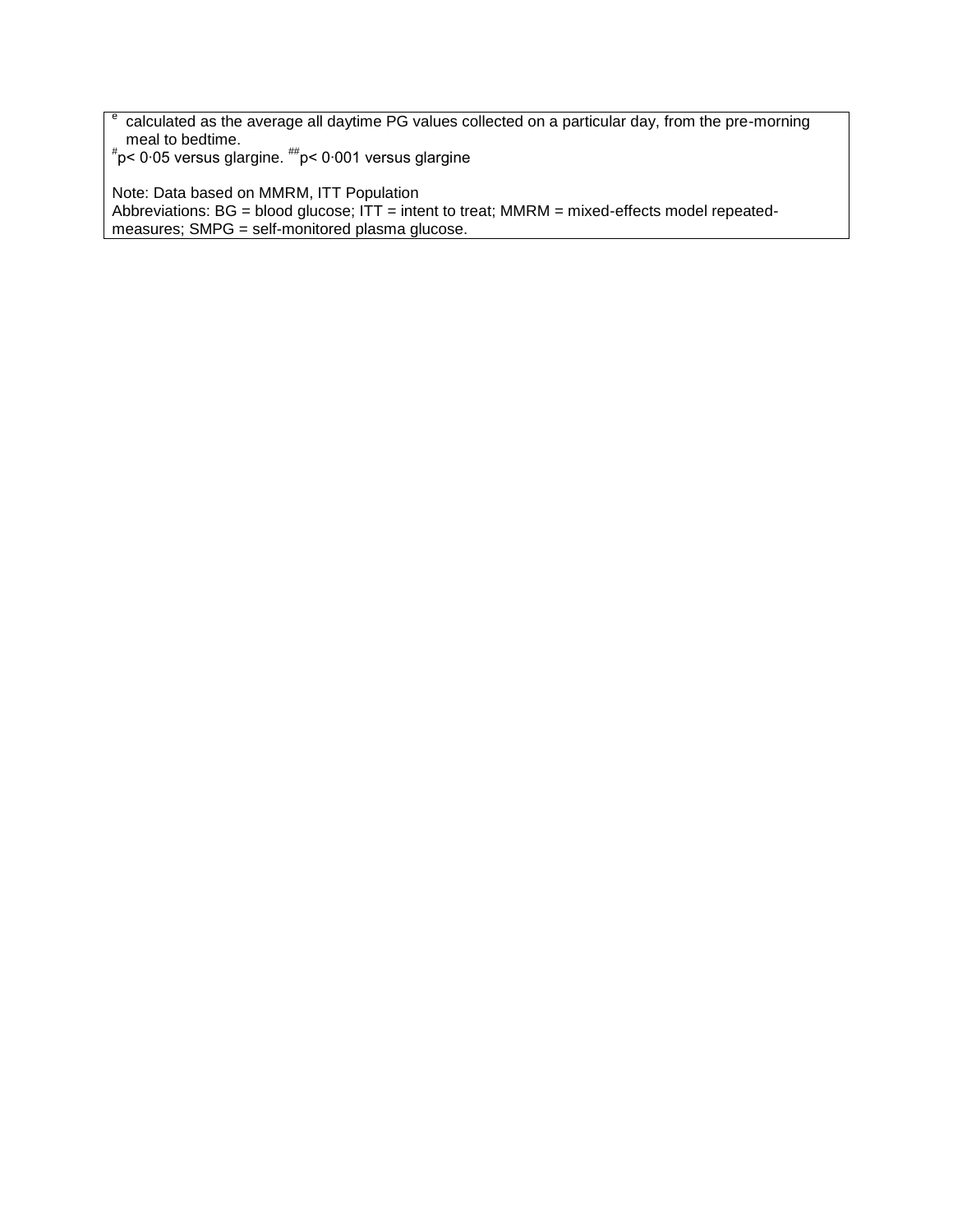|                                                                                                                                           | <b>Dulaglutide</b>                  | <b>Dulaglutide</b>                  |                               |  |  |  |  |
|-------------------------------------------------------------------------------------------------------------------------------------------|-------------------------------------|-------------------------------------|-------------------------------|--|--|--|--|
|                                                                                                                                           | $1.5$ mg                            | $0.75$ mg                           | Glargine                      |  |  |  |  |
|                                                                                                                                           | $(N=295)$                           | $(N=293)$                           | $(N=296)$                     |  |  |  |  |
| change from baseline<br>Pancreatic Enzymes (LOCF, median [Q1,Q3] [U/L])                                                                   |                                     |                                     |                               |  |  |  |  |
| Amylase, total                                                                                                                            | $2.00$ [-3.00, 12.00] <sup>##</sup> | $2.00[-4.00, 9.00]^{\text{*}}$      | $0.00$ [-7.00, 6.00]          |  |  |  |  |
| Lipase                                                                                                                                    | $6.00$ [-1.00, 16.50] <sup>##</sup> | $3.00$ [-3.00, 11.00] <sup>##</sup> | $-2.00[-9.00, 4.00]$          |  |  |  |  |
| p-Amylase                                                                                                                                 | $3.00$ [-2.00, 9.00] <sup>##</sup>  | $2.00$ [-2.00, 5.00] <sup>##</sup>  | $0.00$ [-3.00, 3.00]          |  |  |  |  |
| Treatment Emergent Abnormal Values > ULN (n, %)                                                                                           |                                     |                                     |                               |  |  |  |  |
| Amylase, total                                                                                                                            | 33(12.3)                            | 24(8.8)                             | 23(8.4)                       |  |  |  |  |
| Lipase                                                                                                                                    | $82(33.2)$ ##                       | 67 $(27.0)^*$                       | 49(19.5)                      |  |  |  |  |
| p-Amylase                                                                                                                                 | 53 $(19.8)^{\#}$                    | 46 $(16.6)^{\#}$                    | 28 (10.30)                    |  |  |  |  |
| Treatment Emergent Values $\geq 3X$ ULN <sup>a</sup> (n, %)                                                                               |                                     |                                     |                               |  |  |  |  |
| Amylase, total                                                                                                                            | 0                                   | $\Omega$                            | 1(0.4)                        |  |  |  |  |
| Lipase                                                                                                                                    | 8(3.5)                              | 5(2.1)                              | 3(1.2)                        |  |  |  |  |
| p-Amylase                                                                                                                                 | $\Omega$                            | 1(0.4)                              | 1(0.4)                        |  |  |  |  |
| Calcitonin (LOCF, median [Q1, Q3] [picograms/mL] change from baseline)                                                                    |                                     |                                     |                               |  |  |  |  |
|                                                                                                                                           | $0.00$ [ $0.00$ , $0.00$ ]          | $0.00$ [ $0.00$ , $0.00$ ]          | $0.00$ [ $0.00$ , $0.00$ ]    |  |  |  |  |
| Lipid Parameters (LOCF, median [Q1,Q3]) % change from baseline)                                                                           |                                     |                                     |                               |  |  |  |  |
| <b>Total cholesterol</b>                                                                                                                  | $0$ [-8.91, 11.06]                  | $0.94$ [-6.71, 11.58]               | $1.80$ [-7.13, 10.37]         |  |  |  |  |
| LDL cholesterol                                                                                                                           | $-1.95$ [ $-15.94$ , $14.00$ ]      | $-1.02$ [ $-12.58$ , $14.76$ ]      | $1.79$ [-13.78, 16.54]        |  |  |  |  |
| <b>HDL</b> cholesterol                                                                                                                    | $2.44$ [-6.15, 10.14] <sup>##</sup> | $3.54$ [-5.66, 13.39] <sup>##</sup> | $-2.56$ [ $-10.24$ , $6.54$ ] |  |  |  |  |
| Non-HDL cholesterol                                                                                                                       | $-1.56$ [ $-12.38$ , $14.93$ ]      | $-0.45$ [ $-10.86$ , $14.55$ ]      | $3.15$ [-10.52, 16.72]        |  |  |  |  |
| Triglycerides                                                                                                                             | 2.96 [-17.28, 33.00]                | 5.73 [-18.28, 29.92]                | $3.70$ [-18.38, 32.69]        |  |  |  |  |
| <sup>a</sup> Percentages are based on the number of patients with normal value at baseline and at least 1                                 |                                     |                                     |                               |  |  |  |  |
| postbaseline result in specified treatment arm during the time period assessed.                                                           |                                     |                                     |                               |  |  |  |  |
| All data are adjusted mean $\pm$ SE unless otherwise noted. $\textsuperscript{#}p$ < 0.05 versus glargine. $\textsuperscript{#}p$ < 0.001 |                                     |                                     |                               |  |  |  |  |
| versus glargine                                                                                                                           |                                     |                                     |                               |  |  |  |  |
| Abbreviations: HDL = high density lipoprotein; LDL = low density lipoprotein; LOCF = last                                                 |                                     |                                     |                               |  |  |  |  |
| observation carried forward; p-amylase = pancreatic amylase; ULN = upper limit of normal.                                                 |                                     |                                     |                               |  |  |  |  |

## **Supplemental Table 6: Summary and analysis of pancreatic enzymes, calcitonin, and lipid parameters at week 52 (LOCF)**